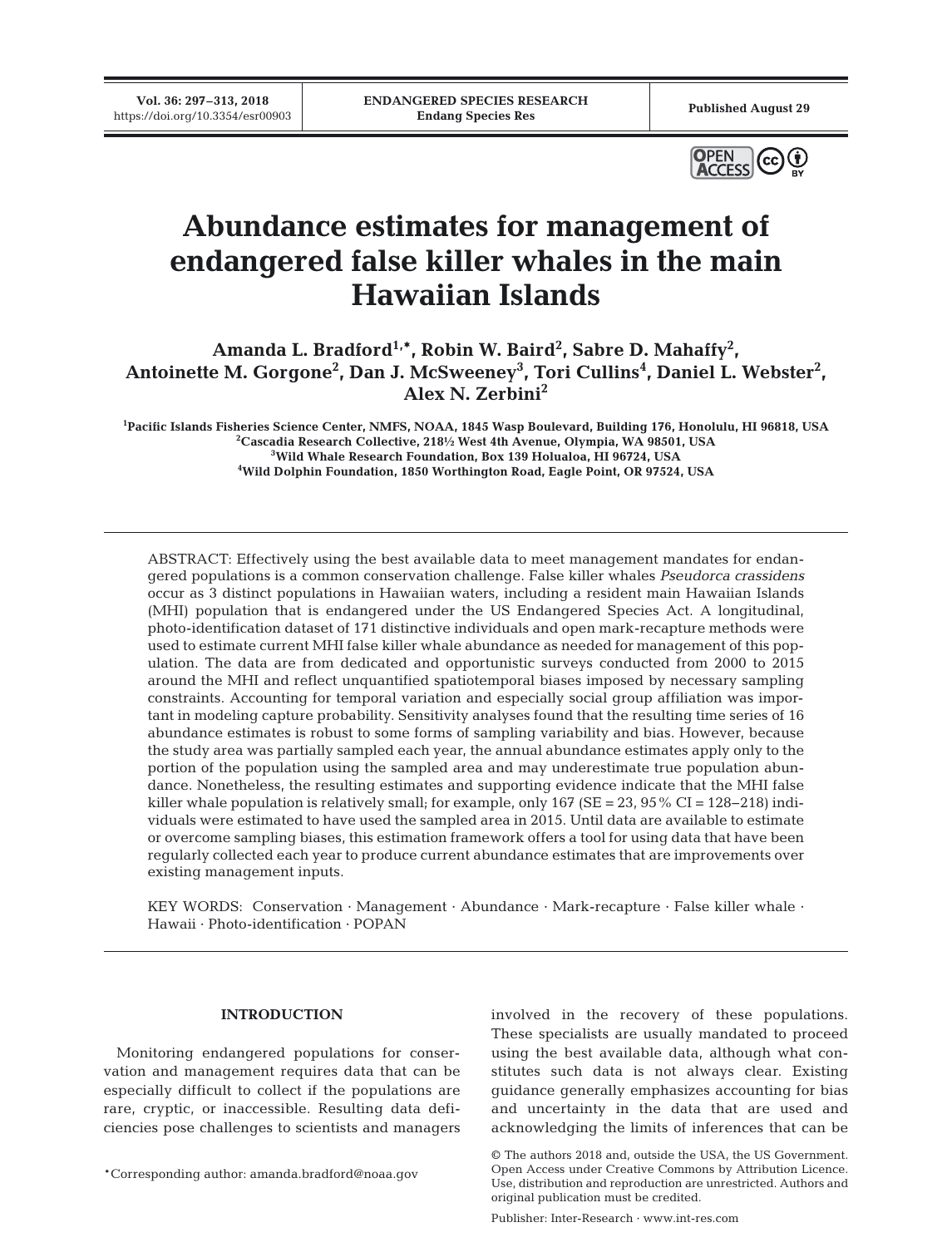made from them (e.g. Joly et al. 2010, Murphy & Weiland 2016).

The false killer whale *Pseudorca crassidens* is a tropical and warm temperate oceanic species that is broadly distributed, but naturally rare throughout its range (Baird 2018). Although false killer whales are generally found in the open ocean, they can use shallow waters close to shore (Acevedo-Gutierrez et al. 1997, Weir et al. 2013, Zaeschmar et al. 2014, Palmer et al. 2017) and form island-associated populations (Baird et al. 2008, 2013a). Most of what is known about false killer whale ecology has come from a long-term study, initiated in 2000, of an island-associated population in the Hawaiian Archipelago (Baird et al. 2008, 2010). This population is resident to the main Hawaiian Islands (MHI) and has been found to associate preferentially in at least 3 social groups or 'clusters' (Baird et al. 2012). The MHI insular population is 1 of 3 false killer whale populations in Hawaiian waters and has been differentiated from the lesser-known pelagic and island-associated Northwestern Hawaiian Islands populations using genetic, photo-identification, and movement data (Chivers et al. 2007, Baird et al. 2008, 2010, 2013a, Chivers et al. 2010, Martien et al. 2014).

Considering a precipitous decline in recent decades and evidence of multiple threats, the MHI false killer whale population was listed as endangered under the US Endangered Species Act (ESA) in 2012.**<sup>1</sup>** This decline was based on decreasing false killer whale sighting rates during systematic aerial surveys of the MHI from 1993 to 2003 (Mobley 2004, J. R. Mobley et al. unpubl.), as well as observations of 3 groups of false killer whales during aerial surveys in 1989 (Reeves et al. 2009) that were each approximately 3 times larger than the best available estimate of population size at the time of the ESA Status Review (Oleson et al. 2010). While there was no reason to doubt the magnitude of the abundance estimate used in the ESA Status Review (Oleson et al. 2010), which suggested the population numbered around 150 individuals, the estimate was based on data and analytical methods that were undergoing refinement. An updated and more rigorous estimate of MHI false killer whale abundance would inform the development and implementation of an ESA Recovery Plan.**<sup>2</sup>**

The management scheme established by the US Marine Mammal Protection Act (MMPA) also re quires an estimate of abundance to calculate the potential biological removal (PBR), which is the maximum level of human-caused mortality that can be removed annually from each management stock. A PBR is calculated for all known stocks and presented in stock assessment reports (SARs) that are mandated by the MMPA. The specific abundance input into the PBR equation is the minimum population estimate  $(N_{\text{min}})$ , which the MMPA specifies should reflect the best available scientific information, incorporate uncertainty, and provide assurance that the stock is at least the size of the estimate. Operationally, the goals of the MMPA can be achieved by defining  $N_{\text{min}}$  as the 20th percentile of a log-normal distribution based on an abundance estimate (Wade 1998). Given their endangered status, MHI false killer whales are a strategic stock under the MMPA, which means that their SAR should be reviewed annually. Current estimates of MHI false killer whale abundance would allow for a more precise assessment of the implications of any human-caused mortality relative to PBR during these reviews.

The ongoing, long-term study of MHI false killer whales has resulted in a longitudinal dataset of photo-identified individuals that can be used for mark- recapture abundance estimation (Baird et al. 2008). Previous mark-recapture abundance estimates have been made from these data (Baird et al. 2005, Oleson et al. 2010), but were not used to determine  $N_{\text{min}}$  in associated SARs because known biases in the estimates were not addressed. Further, the analytical methods that were used produced abundance estimates that spanned multi-year periods, making the estimates difficult to interpret and incorporate into the annual framework of the stock assessment process. Instead, values of  $N_{\text{min}}$  for MHI false killer whales have been based on catalog sizes of distinctive photo-identified individuals over multiple years (e.g. Carretta et al. 2016). However, these values are also difficult to apply to a single year, are sensitive to temporal variation in sampling, and underestimate  $N_{\text{min}}$  because they do not account for non-distinctive individuals.

Using the existing mark-recapture dataset to produce updated estimates of MHI false killer whale abundance would enhance the assessment and ensuing management of this population. However, the data are sparse, given the comparatively low sighting rates for this species (Baird et al. 2013b), and necessary sampling constraints impose possible spatiotemporal biases of unknown magnitude. In the present study, available mark-recapture methods were used to estimate the annual abundance of MHI false killer whales from 2000 to 2015. The sensitivity of the re-

**<sup>1</sup>** 77 *Federal Register* 70915 (28 November 2012), www. gpo. gov/fdsys/granule/FR-2012-11-28/2012-28766

**<sup>2</sup>** 78 *Federal Register* 60850 (2 October 2013), www. gpo. gov/ fdsys/ granule/ FR-2013-10-02/2013-24049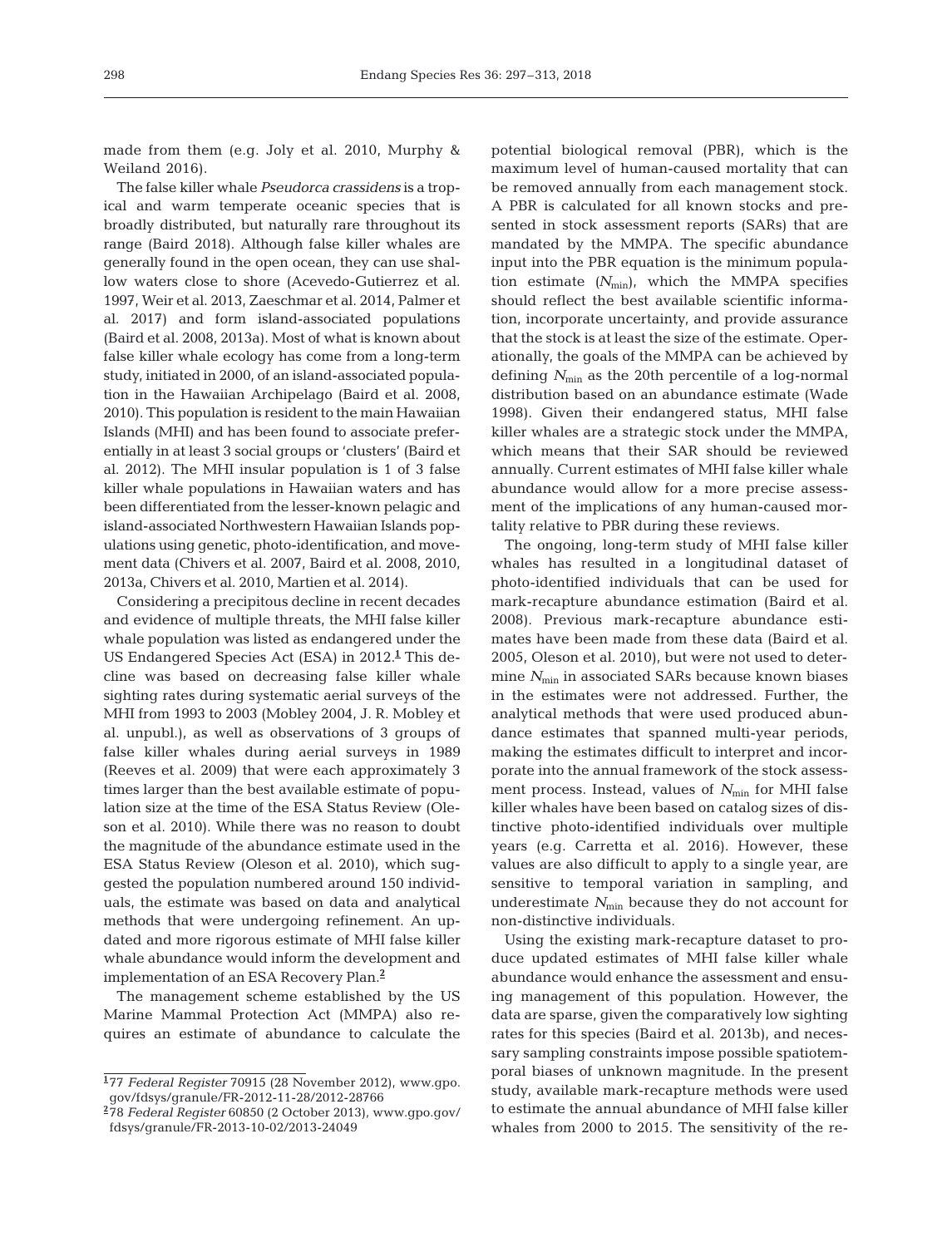sulting estimates to possible biases was explored by analyzing subsets of the data that were selected to minimize violations of mark-recapture assumptions. Until additional data and resources are available to explicitly quantify biases in the available data, the estimation framework herein can provide current abundance estimates to support management needs for this endangered population.

# **MATERIALS AND METHODS**

## **Data collection**

The Cascadia Research Collective (CRC) leads a research effort that has involved small-boat, multi-

species surveys of odontocete cetaceans around the MHI every year since 2000. Details of the field operations are provided in Baird et al. (2013b), including the vessels used, survey design, and data collected. In brief, small-boat surveys were typically conducted for periods of 1 to 6 wk off an island (or group of islands in close proximity) on 1 to 6 occasions each year (Table 1). These surveys were designed to maximize spatial coverage, and thus sightings of all possible odontocete species ( $n = 18$ ), while minimizing overlap of survey tracklines during a given project period. However, the vessel was constrained to remain in areas with conditions suitable for detecting and working with multiple species, some with cryptic surfacing behavior, such that survey effort was primarily off the leeward sides of the islands unless sea

Table 1. Summary of Cascadia Research Collective odontocete survey effort off the main Hawaiian Islands (MHI) from 2000 to 2015 by year and island area, including the resulting number of MHI false killer whale (FKW) sightings. Maui Nui refers to the islands of Moloka'i, Lana'i, Kaho'olawe, and Maui (from west to east). The primary harbors were Kekaha (A) on Kaua'i, Wai'anae (B) and Ko Olina (C) on O'ahu, Manele Bay (D) on Lana'i, Lahaina (E) on Maui, and Kawaihae (F) and Honokohau (G) on Hawai'i Island, although a live-aboard vessel (H) was used for some field projects

| Year         | Island(s)      | Month(s)              | Primary<br>harbor(s) | On-effort<br>days | On-effort<br>hours | On-effort<br>distance (km) | <b>MHI FKW</b><br>sightings |
|--------------|----------------|-----------------------|----------------------|-------------------|--------------------|----------------------------|-----------------------------|
| 2000         | Maui Nui       | Feb-Apr, Nov-Dec      | E                    | 44                | 312                | 3927                       | 4                           |
| 2001         | Maui Nui       | Jan-Mar               | E                    | 28                | 203                | 2102                       | 1                           |
| 2002         | $O'$ ahu       | $Apr-May$             | B                    | 9                 | 59                 | 888                        | 1                           |
|              | Maui Nui       | Apr                   | E                    | 9                 | 62                 | 896                        | $\Omega$                    |
|              | Hawai'i        | Apr, Sep-Oct          | G                    | 31                | 234                | 2844                       | 1                           |
| 2003         | Kaua'i/Ni'ihau | May-Jun               | H                    | 24                | 195                | 3222                       | $\Omega$                    |
|              | $O'$ ahu       | May                   | H                    | 13                | 111                | 1789                       | 1                           |
|              | Maui Nui       | May                   | H                    | 16                | 106                | 1658                       | $\Omega$                    |
|              | Hawai'i        | May, Oct              | G, H                 | 39                | 281                | 4287                       | $\Omega$                    |
| 2004         | Hawai'i        | Sep-Dec               | G                    | 42                | 288                | 4656                       | 5                           |
| 2005         | Kaua'i/Ni'ihau | Oct-Nov               | A                    | 24                | 146                | 2194                       | $\Omega$                    |
|              | Hawai'i        | Jan-Feb               | G                    | 17                | 124                | 2089                       | $\Omega$                    |
| 2006         | Hawai'i        | Mar-Apr, Jul, Nov-Dec | G                    | 73                | 515                | 8234                       | $\overline{2}$              |
| 2007         | Hawai'i        | Aug                   | G                    | 17                | 130                | 2275                       | $\mathbf{1}$                |
| 2008         | Kaua'i/Ni'ihau | $Jun-Jul$             | A                    | 7                 | 54                 | 819                        | $\mathbf{0}$                |
|              | Hawai'i        | Apr-May, Jul, Dec     | G                    | 65                | 500                | 8380                       | 5                           |
| 2009         | Hawai'i        | Apr-May, Oct, Dec     | G                    | 46                | 331                | 5903                       | 3                           |
| 2010         | $O'$ ahu       | Oct                   | $\mathcal{C}$        | 14                | 105                | 1656                       | $\overline{2}$              |
|              | Hawai'i        | Apr, Jul-Aug, Dec     | G                    | 58                | 415                | 7048                       | 8                           |
| 2011         | Kaua'i/Ni'ihau | Feb, Jul-Aug          | A, H                 | 23                | 153                | 2411                       | $\mathbf{0}$                |
|              | Hawai'i        | May, Aug-Sep, Oct-Nov | G                    | 63                | 466                | 7224                       | 3                           |
| 2012         | Kaua'i/Ni'ihau | Jan, Jun-Jul          | A                    | 29                | 158                | 2763                       | $\Omega$                    |
|              | Maui Nui       | Dec                   | $\mathbf{D}$         | 15                | 77                 | 1415                       | $\Omega$                    |
|              | Hawai'i        | May, Aug              | G                    | 56                | 449                | 6886                       | $\Omega$                    |
| 2013         | Kaua'i/Ni'ihau | Feb, Jul-Aug          | A                    | 15                | 93                 | 1681                       | $\Omega$                    |
|              | Hawai'i        | May, Oct-Nov          | G                    | 34                | 286                | 4658                       | 1                           |
| 2014         | Kaua'i/Ni'ihau | Feb, Oct              | A                    | 21                | 144                | 2860                       | 1                           |
|              | Hawai'i        | Jul, Nov-Dec          | G                    | 39                | 293                | 5516                       | $\Omega$                    |
| 2015         | Kaua'i/Ni'ihau | Feb, Sep              | $\mathbf{A}$         | 18                | 128                | 2336                       | $\Omega$                    |
|              | $O'$ ahu       | Jan-Feb               | $\mathcal{C}$        | 4                 | 30                 | 565                        | $\mathbf{0}$                |
|              | Hawai'i        | Apr, May-Jun, Nov     | G, F                 | 34                | 262                | 5034                       | $\overline{2}$              |
| <b>Total</b> |                |                       |                      | 927               | 6710               | 108216                     | 41                          |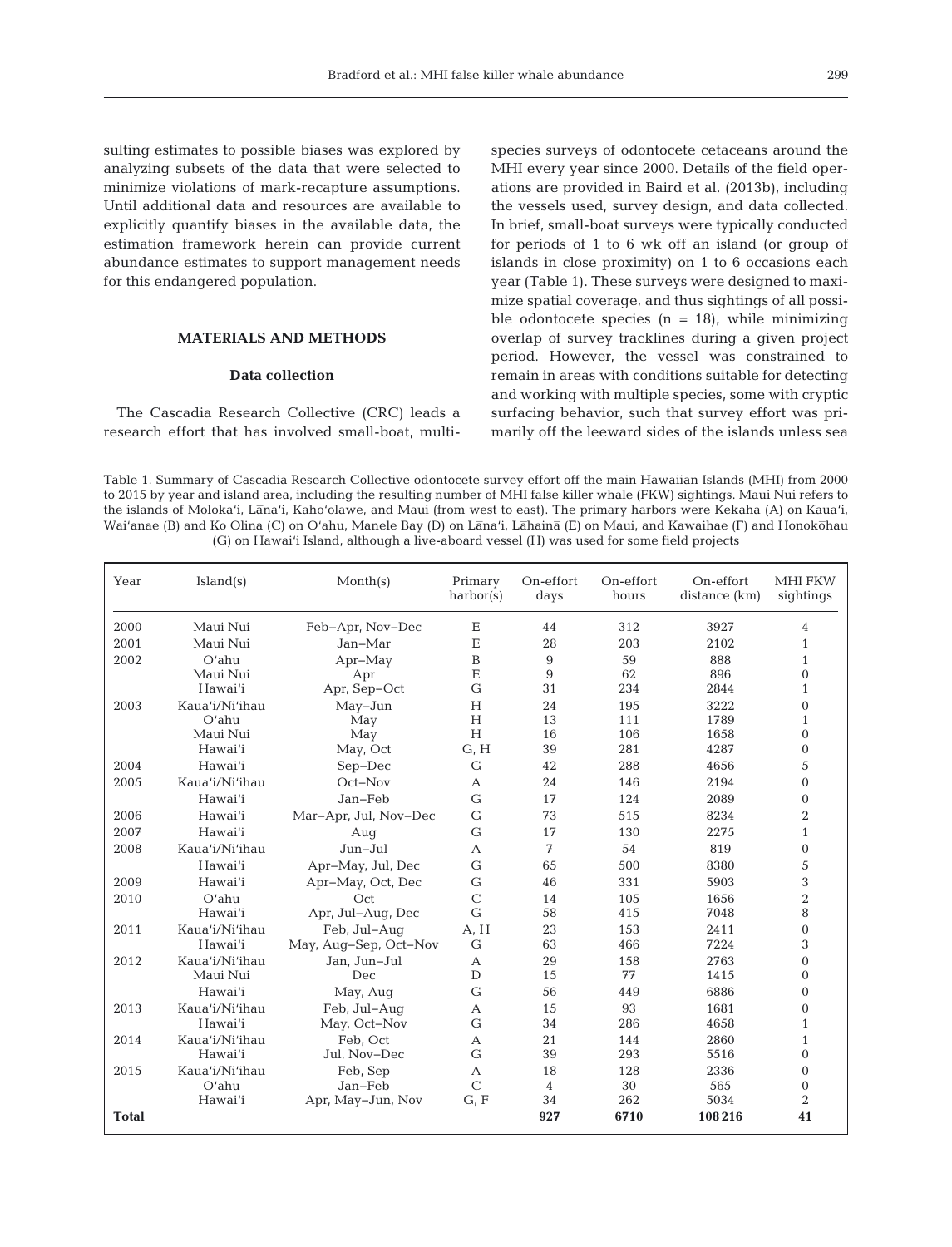conditions were calm enough to survey elsewhere (Fig. 1). When odontocete groups were sighted, photographs were taken for species and individual identification. Individual identification of false killer whales is based primarily on nicks and notches in the trailing edge of the dorsal fin (Baird et al. 2008). During each false killer whale sighting, efforts were made to photograph the right or left side of the dorsal fin of all individuals present in the group, regardless of the distinctiveness (i.e. number or severity of nicks and notches) of the fin.

Other research groups and ocean users (e.g. whale watch operators, photographers) occasionally sight and take photo-identification images of MHI false killer whales. To enhance the amount of data available for studies of MHI false killer whales, CRC established an archive to which other groups and individuals can contribute their photographs and any associated information (e.g. date, location). These contributions range from data that were obtained in a manner largely consistent with that of CRC to images taken on an opportunistic basis. For the more opportunistic data, it is likely that not all individuals in the group were photographed and that individuals were not photographed at random with respect to the distinctiveness of their dorsal fins. While some contributors recorded a log of their survey effort, others did not. However, even if some measure of effort could be determined for each contributor and then related to their number of sightings, the resulting values would not be comparable to those from CRC given the various objectives and survey designs represented. The contributor archive includes a limited

number of photographs taken earlier than 2000 (Baird et al. 2008), but only images overlapping with the years of the CRC surveys (i.e. 2000−2015; Table 2) were considered in the present study to ensure sufficient sample sizes for the abundance estimation.

## **Photo processing**

Archived MHI false killer whale photographs taken during all sightings from 2000 to 2015 were sorted, scored, and compared following the process detailed in Baird et al. (2008). In summary, permanent and ephemeral markings on the dorsal fin and body were used to sort all within-sighting photographs by individual, regardless of the distinctiveness of the fin or quality of the image. For each sorted individual in a sighting, the best photograph taken was given 1 of 4 quality (Q) ratings ( $Q1 = poor$ ,  $Q2 =$ fair, Q3 = good, or Q4 = excellent), and the individual was assigned 1 of 4 distinctiveness (D) rankings (D1  $=$  not distinctive,  $D2 =$  slightly distinctive,  $D3 =$  distinctive, and  $D4$  = very distinctive) based on the prevalence of permanent markings on the dorsal fin. The best images of each individual, regardless of quality rating or distinctiveness ranking, were then compared with a catalog of previously sighted individuals for between-sighting matching, with all matches agreed on by at least 2 experienced matchers. To avoid biasing the mark-recapture estimates from possible false positive or false negative matches (Urian et al. 2015), the encounter histories of identi-



Fig. 1. The main Hawaiian Islands (MHI) with the Cascadia Research Collective survey effort (solid gray lines) and the current stock boundary for MHI false killer whales (dashed black line; Bradford et al. 2015). Maui Nui refers to the islands of Moloka'i, Lana'i, Kaho'olawe, and Maui (from west to east). Circles with letters denote the primary harbors listed in Table 1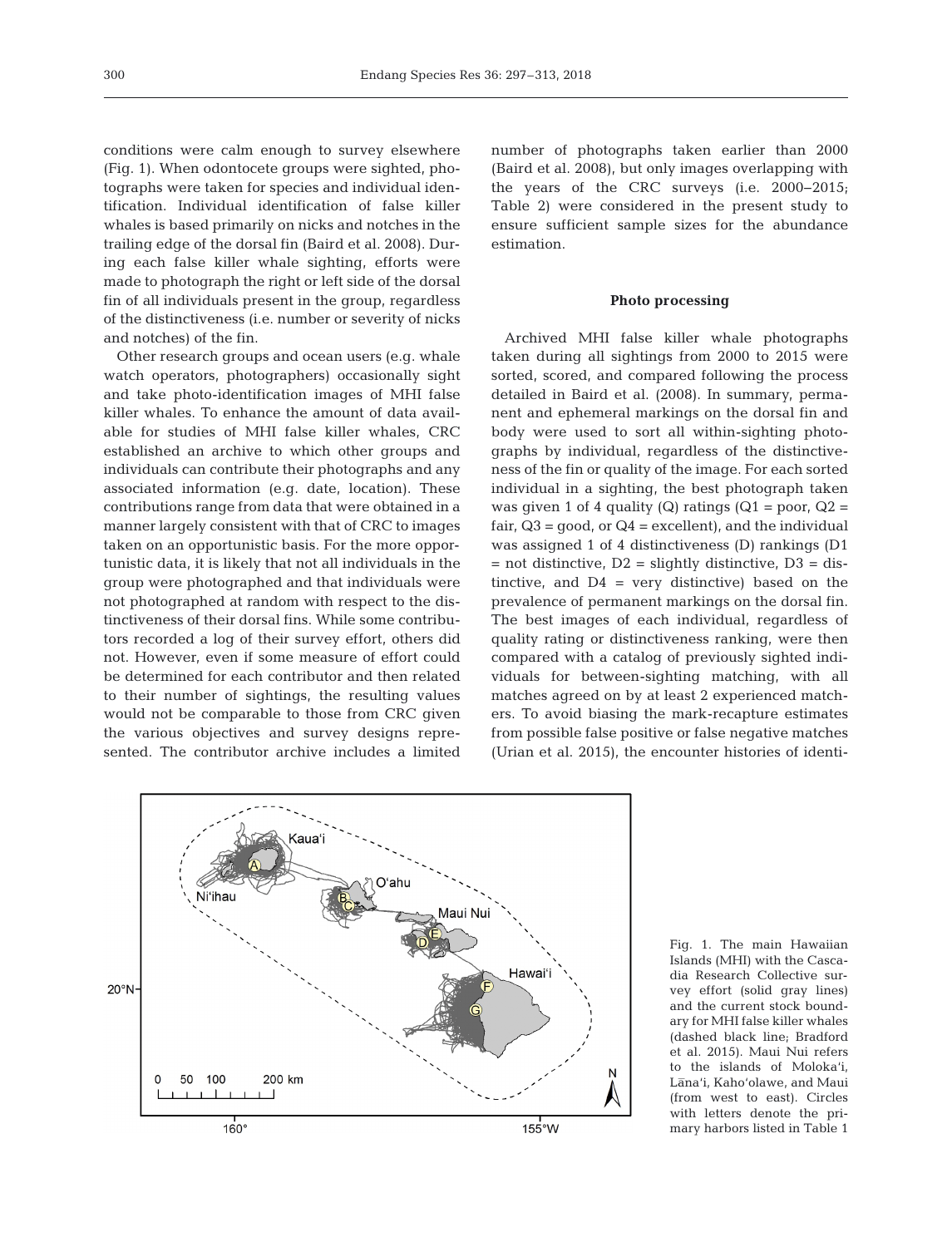Table 2. Summary of contributions to the archive of main Hawaiian Island (MHI) false killer whale (FKW) photo-identification (ID) data from 2000 to 2015. Main contributors are listed in order of the number of MHI FKW sightings that resulted in ID photos. Institutional contributors are Cascadia Research Collective (CRC) and the National Marine Fisheries Service Pacific Islands Fisheries Science Center (NMFS PIFSC). Individual contributors are listed by name. Note the number of photos include some duplicates between contributors reflecting a few cases when a sighting was shared by more than one contributor. Maui Nui refers to the islands of Moloka'i, Lana'i, Kaho'olawe, and Maui (from west to east)

| Contributor                                                              | MHI FKW<br>photo-ID<br>sightings | ID.<br>photos<br>contributed | Island(s) ID photos collected    | Years ID photos collected       |  |
|--------------------------------------------------------------------------|----------------------------------|------------------------------|----------------------------------|---------------------------------|--|
| CRC.                                                                     | 41                               | 55734                        | Kaua'i, O'ahu, Maui Nui, Hawai'i | 2000-2004, 2006-2011, 2013-2015 |  |
| T. Cullins                                                               | 41                               | 4854                         | $O'$ ahu                         | 2000. 2003. 2006-2015           |  |
| D. McSweeney                                                             | 19                               | 5797                         | Hawai'i                          | 2005-2006. 2008. 2011-2015      |  |
| D. Salden                                                                | 15                               | 924                          | Maui Nui                         | 2003-2004. 2006. 2009-2011      |  |
| D. Verbeck                                                               | 11                               | 1197                         | Hawaiʻi                          | 2010, 2012-2015                 |  |
| NMFS PIFSC                                                               | 10                               | 5731                         | O'ahu, Maui Nui, Hawai'i         | 2005, 2009, 2013-2014           |  |
| C. Babbitt                                                               | 7                                | 22.51                        | $O'$ ahu                         | 2009. 2012-2015                 |  |
| M. Deakos                                                                | 7                                | 1133                         | Maui Nui                         | 2003. 2005. 2011                |  |
| All others <sup>a</sup>                                                  | 60                               | 1810                         | Kaua'i, O'ahu, Maui Nui, Hawai'i | 2001. 2004-2008. 2010-2015      |  |
| <sup>a</sup> See 'Acknowledgements' for an expanded list of contributors |                                  |                              |                                  |                                 |  |

fied individuals compiled for the present study only included D3 and D4 individuals represented by Q3 or Q4 photos. These individuals, hereafter characterized as 'distinctive', were assigned to 1 of 3 identified social clusters using the analysis of network modularity explained in Baird et al. (2012, 2015), which was rerun to include individuals identified through 2015.

#### **Abundance estimation**

Abundance can be estimated using either open or closed mark-recapture models, with either approach offering specific advantages (e.g. Schwarz & Seber 1999, Pollock 2000). Closed population models are often preferred because they permit detailed modeling of capture probability, including the use of individual covariates, during periods when the population can be assumed to be demographically and geographically closed (e.g. White 2008). Open population models allow for births, deaths, immigration, and emigration between sampling periods, which makes them more suitable for longer studies (e.g. Nichols 2005). Methods that combine open and closed population models into a cohesive estimation framework, such as Pollock's robust design (Pollock 1982, Kendall et al. 1997), capitalize on the benefits of both approaches and are of increasing interest (e.g. Seber 2001).

The rarity of sighting MHI false killer whales and the level of survey effort in each year led to a limited number of individual recaptures within a year. Further, the within-year variation in effort made it infeasible to identify 'closed' sampling periods that were consistent between years. Thus, closed mark-recapture models could not be used to estimate annual MHI false killer whale abundance from 2000 to 2015. Instead, abundance was estimated using an open model framework; specifically, the generalization of the classic Jolly-Seber model (Jolly 1965, Seber 1965) by Schwarz & Arnason (1996) known as POPAN. POPAN parameterizes a super-population, which is the total number of individuals available for capture in the sampling area during the study period. This value does not extend to individuals that do not enter the sampling area and does not reflect losses over time. Thus, the super-population size may not represent a biological reality, but can be used to derive an estimate of abundance for each sampling period.

For the MHI false killer whale POPAN abundance estimation, years of the study (2000−2015) were considered the sampling periods, resulting in 16 yearly capture occasions. Encounter histories of distinctive individuals from the full contributor archive (Table 2) were compiled at an annual scale (i.e. individuals were recorded as encountered or not encountered by any contributor within each year). Models were fitted to the annual encounter histories using maximum likelihood estimation within the program MARK (White & Burnham 1999), which was accessed through the package 'RMark' (Laake 2013) in the program R (R Core Team 2016). The estimated parameters in POPAN are apparent survival (φ), capture probability *(p)*, probability of entry into the population *(b)*, and super-population size *(N)*. To model these parameters, the logit link function was used for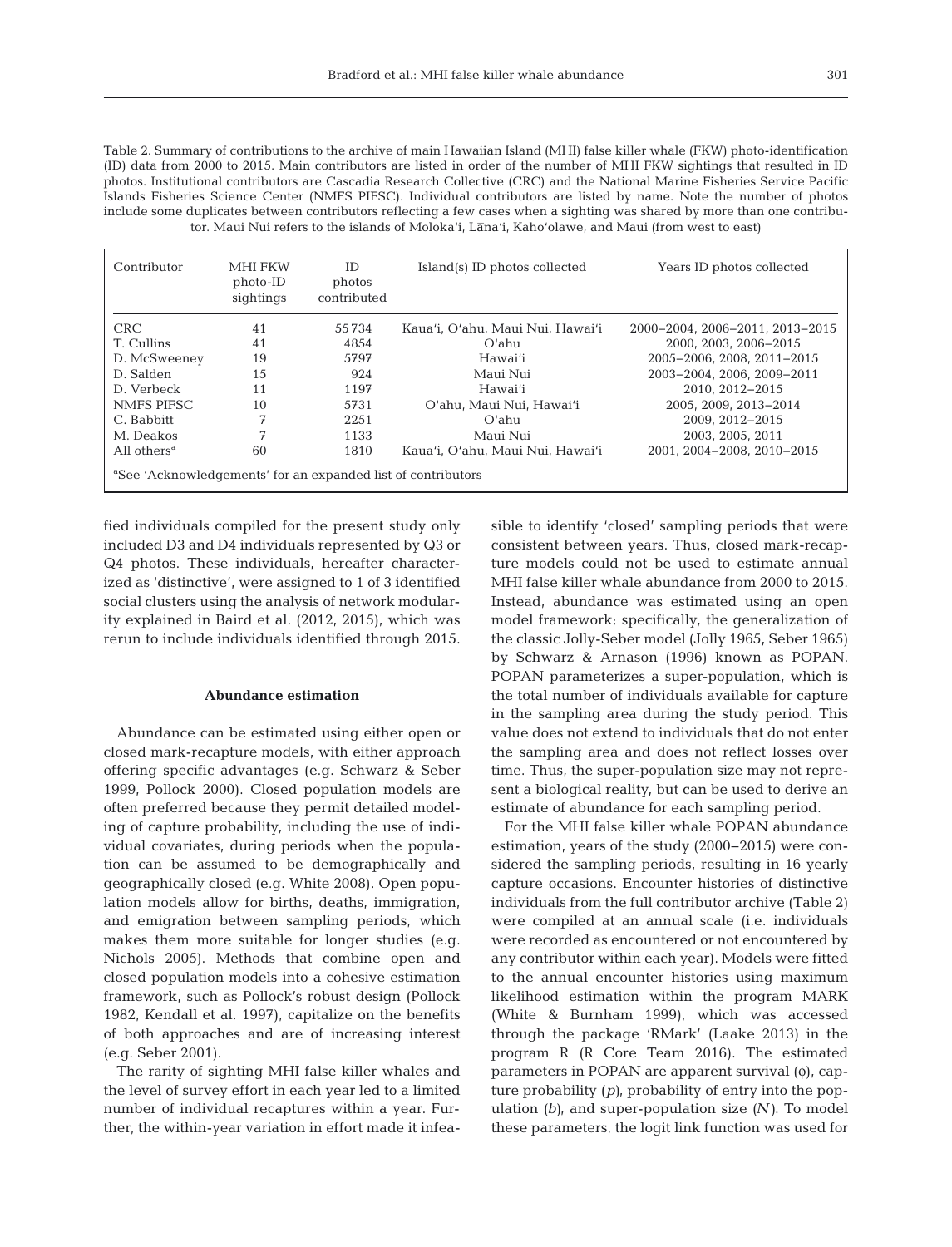φ and *p*, the multinomial logit link function for *b*, and the log link function for *N*. The resulting parameter estimates were used to derive the main parameter of interest:  $N_i$ , which is the abundance of distinctive individuals at each capture occasion  $i$ , where  $i =$ 2000, 2001, …, 2015.

Given the longevity of false killer whales relative to the length of the study (Kasuya 1996), detectable changes in apparent survival (hereafter referred to as 'survival') were not expected. For that reason, and because abundance was the primary focus of the estimation, survival was assumed to be constant during the study period. However, the potential for survival to vary by social cluster was explored in a follow-up analysis (see 'Survival estimation' below). Eight models of capture probability were evaluated: *p*(.), *p(t)*, *p*(*T*), *p*(*s*(*T*)), *p*(*c*), *p*(*t* + *c*), *p*(*T* + *c*), and *p*(*s*(*T*) + *c*), where  $. =$  constant,  $t =$  time-varying by year,  $T =$  linear trend over time,  $s(T)$  = polynomial spline over time,  $c =$  group-varying by cluster, and  $+$  = additive model. The polynomial spline model was considered as a way to estimate time-varying capture probability with fewer parameters and was implemented using the R package 'splines'. Six degrees of freedom were specified in the spline model after determining iteratively that this value performed better than others in the model selection process (Altukhov et al. 2015). Cluster was used as a covariate to account for the potential effect of cluster-specific spatial use and behavior (Baird et al. 2012, 2015) on capture probability. Although differences in survey effort can help explain variation in capture probability in whale studies (e.g. Bradford et al. 2006), the lack of a consistent measure of effort across all data contributors precluded using effort as an additional covariate. Probability of entry was estimated as a function of yearly sampling period. Although this parameter likely also varies by cluster, the data were too sparse to support the increased complexity of an additive model. Finally, super-population size was modeled by cluster, allowing clusterspecific values of  $N_i$  to be obtained.

With the 1 survival model, 8 capture probability models, 1 probability of entry model, and 1 superpopulation size model, a total of 8 models were fitted in the analysis. Model selection used Akaike's information criterion (Akaike 1973) corrected for small sample size  $(AIC_c)$  (Hurvich & Tsai 1989). The model with the lowest  $AIC_c$  value was considered the best model, although the parameter estimates were averaged across all models proportionally to their Akaike weight to account for model uncertainty (Burnham & Anderson 2002). Goodness-of-fit was assessed using the program RELEASE (Burnham et al. 1987), and lack of fit was accommodated through the use of a variance inflation factor  $(\hat{c})$ , which was determined by dividing the RELEASE chi-square test statistic by its degrees of freedom (Lebreton et al. 1992). A *cˆ* > 1 is indicative of overdispersion in the data, which requires multiplying all variance estimates by *cˆ* and computing quasi- $AIC_c$  (QAIC<sub>c</sub>) values for model selection (Anderson et al. 1994).

The modeling framework is associated with a number of assumptions: (1) the distinctive fin markings are unique and permanent and were correctly identified; (2) survival probabilities were homogeneous for all distinctive individuals, whether previously encountered (i.e. 'marked') or not; (3) capture probabilities were homogeneous for all distinctive individuals, whether previously encountered or not; (4) there was independence between distinctive individuals in terms of survival and capture; (5) sampling was instantaneous; and (6) the study area was constant (i.e. did not change). Violations to the first assumption are expected to be extremely low given the image quality and individual distinctiveness restrictions, the low rate of mark change estimated for these individuals (Baird et al. 2008), and the rigorous cataloging and match confirmation protocols. Differences in survival probabilities between previously encountered and 'new' distinctive individuals are unlikely, although there may be sources of heterogeneity that affect the survival of all distinctive individuals. However, because false killer whales are relatively longlived (Kasuya 1996), the influence of this variation was presumed to be minimal during the study. While capture probability was not expected to vary be tween marked and unmarked distinctive individuals, heterogeneity in capture probability as a function of other factors was anticipated. The various time- and group-varying capture probability models were in corporated to reduce this heterogeneity. Given that MHI false killer whales associate preferentially in social clusters (Baird et al. 2012), there is likely some dependence in the encounter data, but this overdispersion was mitigated with the *cˆ* adjustment.

Avoiding violations to the fifth and sixth assumptions poses a greater challenge because of the nature of the sampling effort. For the primary data contributor CRC, funding, research, and weather constraints collectively dictated the location, spatial extent, timing, and duration of each project (Table 1). The effort by other contributors also varied spatially and temporally, in addition to being more occasional or opportunistic in nature (Table 2). Establishing year as the capture occasion was a way to overcome this sampling variability in the estimation framework, but the resulting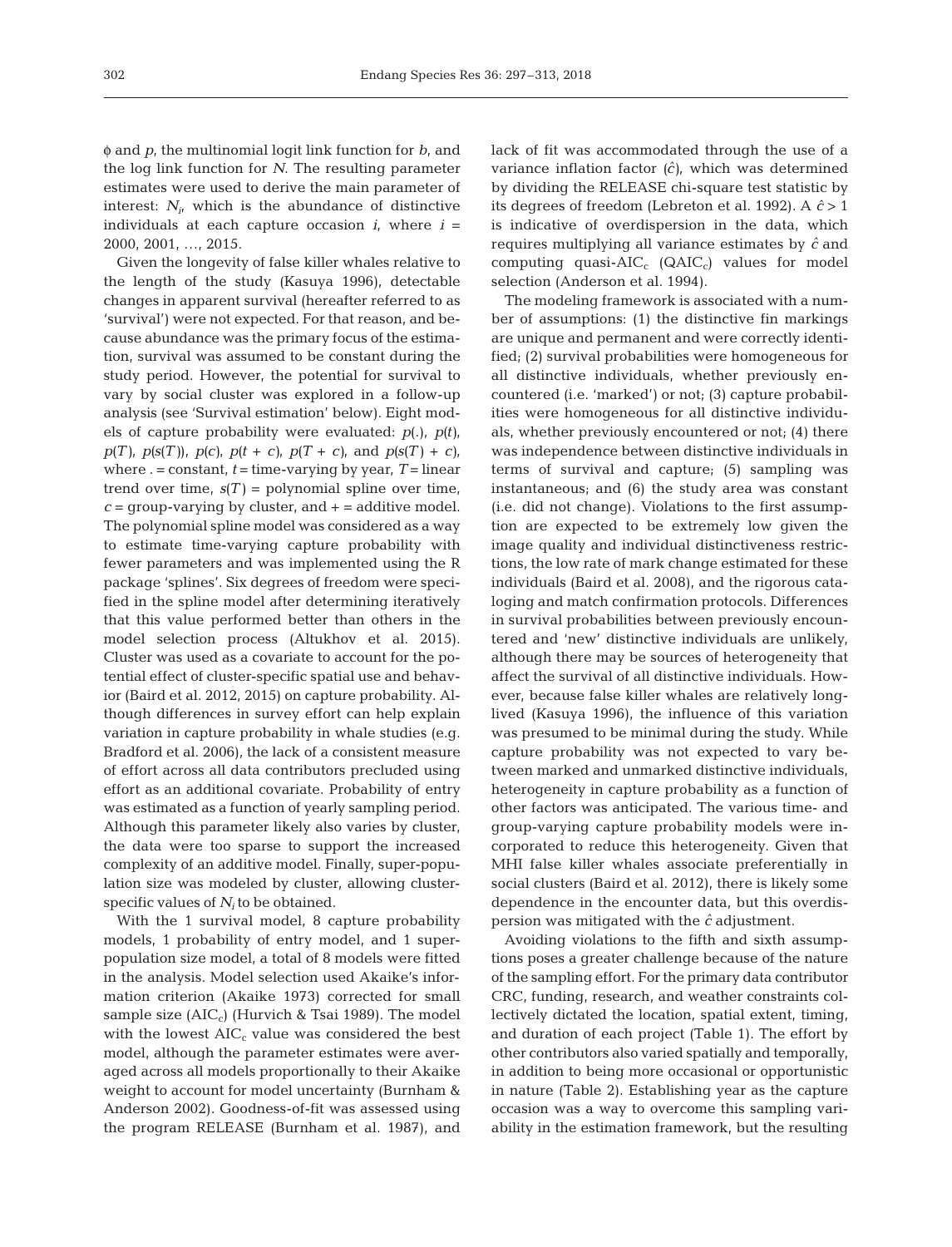sampling scheme cannot be considered instantaneous (i.e. population additions and deletions could have occurred within capture occasions). Granted, the number of annual births and deaths in a small population of long-lived and slow-reproducing cetaceans is likely to be small. However, lengthy capture occasions can create individual heterogeneity in survival and, more importantly, lead to abundance estimates that cannot be clearly defined (Williams et al. 2002). This potential source of bias was one of several addressed through sensitivity analyses (see 'Sensitivity analyses' below). Finally, the concept of study area merits attention. This population of false killer whales uses the MHI exclusively, ranging throughout the islands (Fig. 1), although spatial use is not uniform and has been shown to vary by cluster (Baird et al. 2012). In this analysis, the full range of MHI false killer whales was considered the study area. Clearly, this area was not fully sampled each year, and the part of the study area that was sampled was not constant. This partial sampling would not be problematic if all distinctive individuals in the population used or passed through the sampled area at some point during the sampling period. Unfortunately, the validity of this assumption cannot be evaluated. Thus,  $N_i$  is more appropriately characterized as the abundance of distinctive individuals using the sampled area each year, as opposed to the total annual abundance of distinctive individuals in the population.

#### **Sensitivity analyses**

Given the variability in the full MHI false killer whale mark-recapture dataset and the likelihood that at least some assumptions were violated, sensitivity analyses were conducted to evaluate how robust the *Ni* estimates are to potential bias. Each analysis entailed estimating abundance from a data subset specified to reduce some form of bias. The POPAN estimation framework was applied using the parameter models and process described above unless otherwise noted. First, to account for some of the sampling variation and possible bias introduced by the occasional and opportunistic data contributions, the abundance of distinctive MHI false killer whales was estimated using only data contributed by CRC. Second, because encounter data from non-CRC contributors increased over the study period (Table 2), abundance was estimated using only data collected (by all contributors) from 2008 to 2015. Bias was expected to be reduced because data inputs were more consistent during these years, and the number of distinctive individuals identified was at a maximum (Fig. 2A). With the decreased number of years in this study period, only 3 degrees of freedom were specified in the polynomial spline models of capture probability. Third, to minimize violations of the instantaneous sampling assumption, abundance



Fig. 2. Encounter histories of distinctive main Hawaiian Island false killer whales  $(n = 171)$  encountered by all contributors to the photo-identification data archive from 2000 to 2015. (A) Yearly encounters of distinctive individuals  $(n =$ 574) used in the mark-recapture abundance estimation. (B) Yearly encounters of distinctive individuals by month (n = 763). (C) Yearly encounters of distinctive individuals by island area  $(n = 657)$ . Encounter histories are shown by social cluster. Maui Nui refers to the islands of Moloka'i, Lana'i, Kaho'olawe, and Maui (from west to east)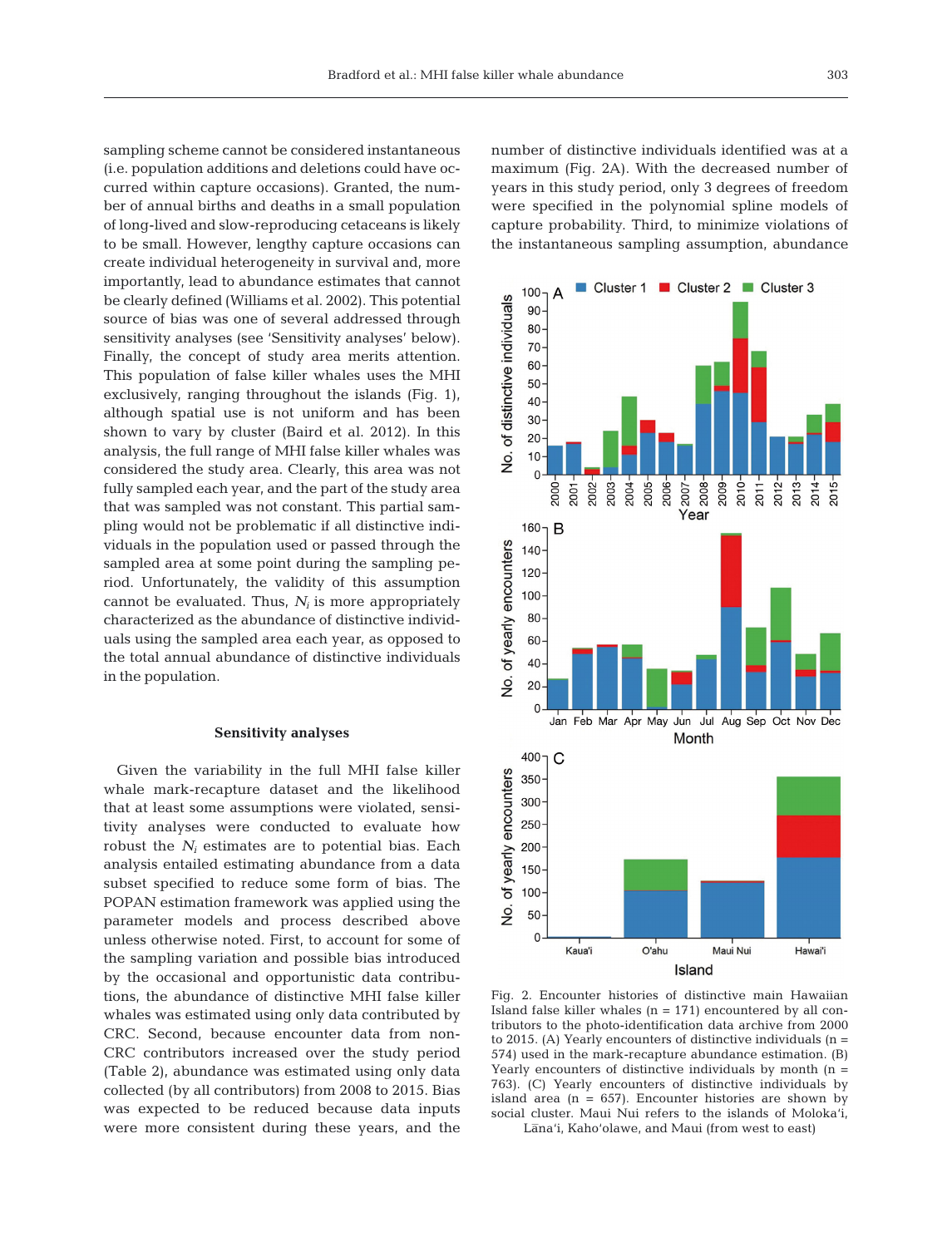was estimated using only data collected (by all contributors) from July to December. A 6 mo period was chosen to ensure there were enough data to perform the estimation, and the second half of the year was selected because more distinctive individuals were seen in this period than from January to June (Fig. 2B). Fourth, to decrease the effect of the spatial variability in sampling, abundance was estimated using only data collected (by all contributors) from Hawai'i Island, the island with the most yearly encounters of distinctive individuals (Fig. 2C). Since there was no effort from Hawai'i Island until 2002 and only 3 distinctive individuals were identified up to 2003, the first year of this estimation was 2004. The polynomial spline models of capture probability were based on 5 degrees of freedom given the shortening of this study period.

## **Survival estimation**

Although the primary objective of the present study is abundance estimation, the open population dataset and analytical framework allowed for a follow-up evaluation of survival probabilities. In particular, the potential for survival to vary by social cluster was examined given that the 3 clusters have been shown to use the study area differently (Baird et al. 2012) and to interact with nearshore fisheries to potentially varying degrees (Baird et al. 2015). A separate analysis was performed to target the estimation of survival and reduce the number of estimated parameters. Specifically, the Cormack−Jolly−Seber (CJS) model (Cormack 1964, Jolly 1965, Seber 1965) was used to estimate survival of MHI false killer whales from 2000 to 2015. Almost all components of the POPAN analysis were replicated in the CJS survival estimation, including the dataset and scale, the numerical methods and software, the models of capture probability, and the approaches to model selection, model averaging, and goodness-of-fit. The only difference was that in addition to the  $\phi$ (.) (i.e. constant survival) model used in the POPAN assessment, a  $\phi(c)$  model was also evaluated, where  $c = \text{group}$ varying by cluster. With the 2 survival models and 8 models of capture probability, a total of 16 models were fitted in the analysis. The previously stated assumptions apply, although without the requirements for newly encountered distinctive individuals that were not previously 'marked', as the CJS model conditions on the first capture and the estimates pertain only to those marked individuals (e.g. Pollock & Alpizar-Jara 2005).

### **Proportion distinctive**

As *Ni* only reflects the annual number of distinctive MHI false killer whales associated with the sampled area, an adjustment was needed to account for the number of non-distinctive individuals also using the sampled area in each year. Following Wilson et al. (1999), the proportion of distinctive individuals  $(\theta)$ encountered was estimated, although group served as the analytical unit instead of survey day. That is, for each group sighted by CRC, all high-quality (Q3 or Q4) photos were used to determine the numbers of non-distinctive (D1 and D2) and distinctive (D3 and D4) individuals. Secondary and ephemeral identification features such as scars, scratches, and skin coloration were used to differentiate non-distinctive individuals within a group. Instead of summing the numbers of distinctive and non-distinctive individuals over all groups and then using the summed values to compute θ (Wilson et al. 1999), θ was calculated as the mean proportion of distinctive individuals across all groups so that the variance in θ reflects heterogeneity in the sampling process. To avoid proportions biased by small group sizes, only groups with at least 4 individuals were used to estimate θ. Using  $\theta$  as an abundance scalar assumes that there is at least 1 high-quality photograph of all non-distinctive and distinctive individuals in each group or, in cases when high-quality images of all individuals were not obtained, that the individuals with highquality photographs are a representative sample of the proportion marked. With the consistent emphasis on photographing all individuals in a group regardless of their distinctiveness, only CRC sightings were used to determine θ.

If MHI false killer whale sighting rates had been higher, the increased number of sightings could have been used to produce estimates of  $\theta$  that vary by year (e.g. Wilson et al. 1999) or by other potentially important attributes (e.g. social cluster). Instead, given the limited number of CRC sightings between 2000 and 2015 (n = 41; Tables 1 & 2), only 1 estimate of  $\theta$  was determined and applied to the abundance estimation. However, an analysis was conducted to evaluate the effect of relevant factors on the proportion of distinctive individuals in each group and to ensure that significant sources of variation or bias were not overlooked in the current sample of sightings. Specifically, linear models were used to assess whether the proportion of distinctive individuals in each group varied as a function of the continuous variables Year (yearly sampling period 2000−2015), Duration (sighting duration in decimal hours), Frames (number of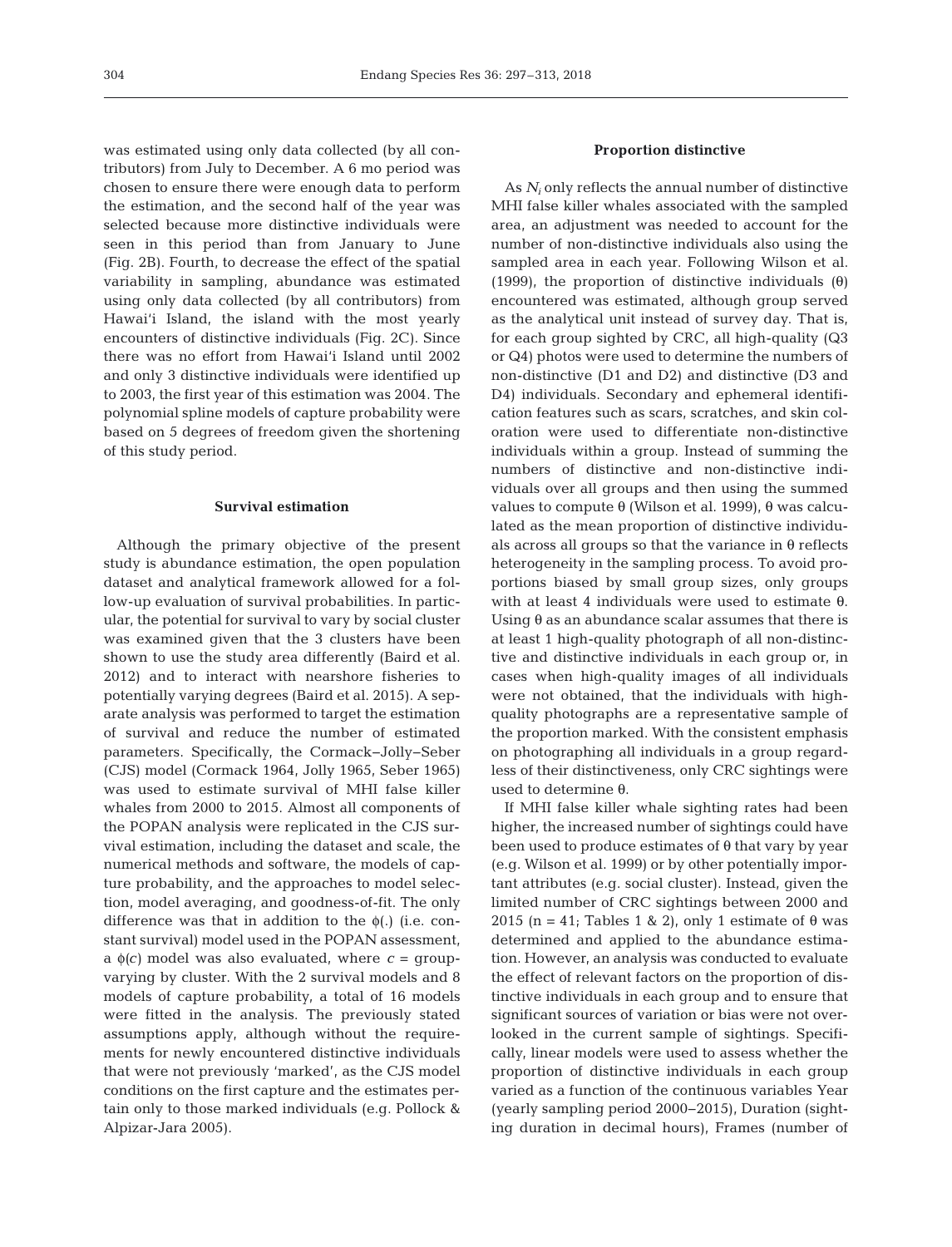unprocessed photographs taken during each sighting), and Group size (number of individuals present in each sighting), as well as the categorical variable Cluster (social cluster 1, 2, or 3). Year was tested to examine whether the proportion of distinctive individuals had increased or decreased over the study period, whether due to ecological factors or efficiencies in data collection. Duration, Frames, and Group size were included to determine whether the proportion of distinctive individuals changed when sightings were longer, more photographs were taken, or more individuals were present, respectively, which would suggest a bias related to data collection. Finally, Cluster was tested to account for ecological differences in the proportion of distinctive individuals by social unit; for example, due to possible differences in rates of interaction with and dorsal fin injuries from nearshore fisheries (Baird et al. 2015). The covariate models were evaluated using a backward stepwise procedure and selected using  $AIC_c$ . The proportion distinctive analysis was implemented in program R (R Core Team 2016).

Total annual abundance in the sampled area was estimated as:

$$
N_{\text{total},i} = \frac{N_i}{\theta} \tag{1}
$$

where  $N_{\text{total},i}$  is abundance of all individuals (distinctive and non-distinctive) associated with the sampled area at each capture occasion *i*, where *i* = 2000, 2001, …, 2015; *Ni* is the model-averaged estimate of distinctive individual abundance at each capture occasion *i* resulting from the full POPAN analysis; and θ is the proportion of distinctive individuals informed by the linear modeling analysis. As  $N_i$  and θ are independent estimates, the variance (var) of  $N_{total,i}$  was estimated using the delta method (Seber 1982) as follows:

$$
\text{var}\left(N_{\text{total},i}\right) = N_{\text{total},i}^2 \left(\frac{\text{var}\left(N_i\right)}{N_i^2} + \frac{\text{var}\left(\theta\right)}{\theta^2}\right) \tag{2}
$$

Log-normal 95% CIs (Burnham et al. 1987) for  $N_{total,i}$ were then computed.

## **RESULTS**

#### **Photo-identification data**

CRC conducted surveys for odontocetes throughout the MHI on 927 d between February 2000 and November 2015 (Table 1, Fig. 1), which led to 41 sightings with MHI false killer whale groups on 40 (4.3%) of the survey days. Accounting for all photoidentification contributors  $(n = 54; Table 2)$ , including CRC, 211 groups of MHI false killer whales were sighted on 182 d between March 2000 and December 2015. While CRC contributed the most sightings and identification photographs to the data archive, the non-CRC contributions not only enhanced the spatial and seasonal coverage of sightings, but also provided information from 2 years (i.e. 2005 and 2012) in which CRC did not sight MHI false killer whales (Table 2).

Focusing on the encounter histories of distinctive individuals represented by high-quality photos, there are a total of 858 encounters of 171 distinctive individuals in the full contributor dataset, with 580 (67.6%) of the individual encounters from cluster 1, 97 (11.3%) from cluster 2, and 181 (21.1%) from cluster 3. Of the encounters from all contributors, 451 (52.6%) of 143 (83.6%) individuals are from CRC, with 244 (54.1%) of the CRC individual encounters from cluster 1, 85 (18.8%) from cluster 2, and 122  $(27.1\%)$  from cluster 3. Of the 171 individuals encountered by all contributors, 81 (47.4%) were assigned to cluster 1, 44  $(25.7\%)$  to cluster 2, and 46 (26.9%) to cluster 3. For the 143 individuals encountered by CRC, 60 (42.0%) were assigned to cluster 1, 43 (30.1%) to cluster 2, and 40 (28.0%) to cluster 3. After compiling the encounter histories at an annual scale for the abundance estimation, the full dataset contains 574 yearly encounters of distinctive individuals, with 342 (59.6%) of the encounters from cluster 1, 97 (16.9%) from cluster 2, and 135 (23.5%) from cluster 3. Of the yearly encounters from all contributors, 339 (59.1%) are from CRC, with 161 (47.5%) of the CRC yearly encounters from cluster 1, 85 (25.1%) from cluster 2, and 93  $(27.4\%)$  from cluster 3.

Summarizing the annual, monthly, and spatial patterns of the full photo-identification dataset (Fig. 2), distinctive MHI false killer whales were encountered in each year of the study period, although there is variation in the number of yearly encounters, with relatively more distinctive individuals encountered in the years 2008−2011 (Fig. 2A). Compiling the 858 distinctive individual encounters into yearly encounters by month (i.e. individuals were recorded as encountered or not encountered by any contributor within each month of each year), the 763 yearly encounters by month reveal that, collectively, distinctive individuals were encountered in each month over the course of the study period (although never within a given year), with most (59.0%) of the yearly encounters by month occurring between August and December (Fig. 2B). Collapsing the 858 distinctive in -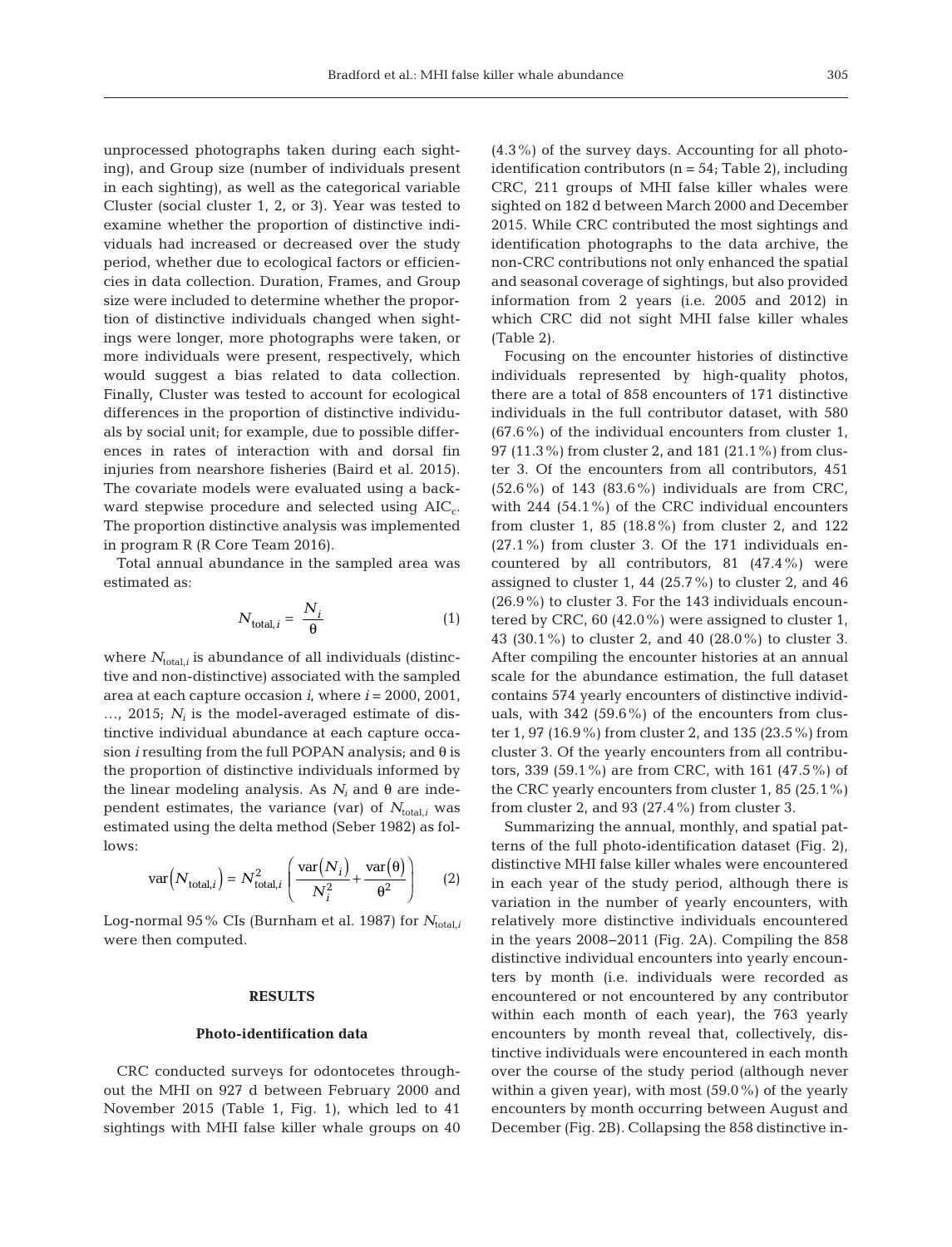dividual encounters into yearly encounters by island (i.e. individuals were recorded as encountered or not encountered by any contributor off each island area within each year), the 657 yearly encounters by island indicate that although MHI false killer whales were encountered throughout the archipelago, most  $(54.0\%)$  of the yearly encounters by island were off the island of Hawai'i (Fig. 2C).

In terms of the 171 distinctive individuals photoidentified (Fig. 3), individual whales were encountered in as many as 11 of the 16 yr, although most individuals (53.8%) were encountered in only 1 or 2 yr (median = 2 yr; Fig. 3A). Although relatively



Fig. 3. Summaries of distinctive main Hawaiian Island false killer whales  $(n = 171)$  encountered by all contributors to the photo-identification data archive from 2000 to 2015. (A) Frequency of yearly encounters of distinctive individuals. (B) Rate of discovery of these individuals (overall and by social cluster). The discovery curve relates the cumulative number of yearly encounters  $(n = 574)$  to the cumulative number of distinctive individuals  $(n = 171)$ , with the 1:1 line representing the trajectory that would occur if all individuals encountered were previously unidentified. The points on each line represent years of the study period

fewer individuals were encountered in 3 or more years, the numbers of previously unidentified individuals encountered each year began to level off in the last 6 yr of the study period, particularly for cluster 1 individuals (Fig. 3B). The annual, monthly, and spatial patterns of distinctive individual encounters in the CRC dataset are shown in Fig. S1 in the Supplement at www.int-res.com/articles/suppl/n036p297\_ supp.pdf, and the yearly encounters of the 143 distinctive individuals photo-identified by CRC are summarized in Fig. S2 in the Supplement.

## **Abundance of distinctive individuals**

Goodness-of-fit testing in the program RELEASE revealed that there is overdispersion in the annual encounter histories of MHI false killer whales established from the full contributor archive. Specifically, the chisquare test statistic ( $\chi^2$  = 94.73) divided by its degrees of freedom (df =  $64$ ) resulted in a  $\hat{c}$  of 1.48. Of the 8 fitted models, the one allowing capture probability to vary by time and cluster received virtually all of the  $QAIC<sub>c</sub>$  weight (Table 3). Annual capture probabilities are highest in each year for cluster 1 and lowest for cluster 2, with the yearly model-averaged estimates  $(n = 16)$  averaging 0.418 (range = 0.056–0.876) for cluster 1, 0.157 (range = 0.011−0.575) for cluster 2, and 0.272 (range = 0.026−0.758) for cluster 3 (Table S1 in the Supplement). Model-averaged estimates indicate that the annual abundance of distinctive individuals using the sampled area was highest in cluster 1 and lowest in cluster 3, although the 95% CIs overlap for all cluster estimates in most years (Table 4). However, the cluster 1 estimates are likely significantly higher than those for cluster 3 in 2006 and 2009−2011 given the non-overlapping 95% CIs in those years. Point estimates of the total number of distinctive individuals associated with the sampled area show some variation from year to year, potentially influenced by annual variation in survey effort (Tables 1 & 2), although the 95% CIs overlap in all cases (Table 4). Overall, the estimates of distinctive individuals using the sampled area each year are relatively low, with  $N_{2015}$  estimated as 119 individuals (SE = 16; 95% CI = 88−151).

The sensitivity analyses using data subsets did not result in major departures from the abundance estimation based on the full MHI false killer whale dataset (Fig. 4, Table S1 in the Supplement). The  $N_i$  estimates from the analysis using only CRC data are similar to those from the full estimation, although the estimates from the first 2 yr of the study period are markedly less precise (Fig. 4A). Estimates of annual distinctive indi-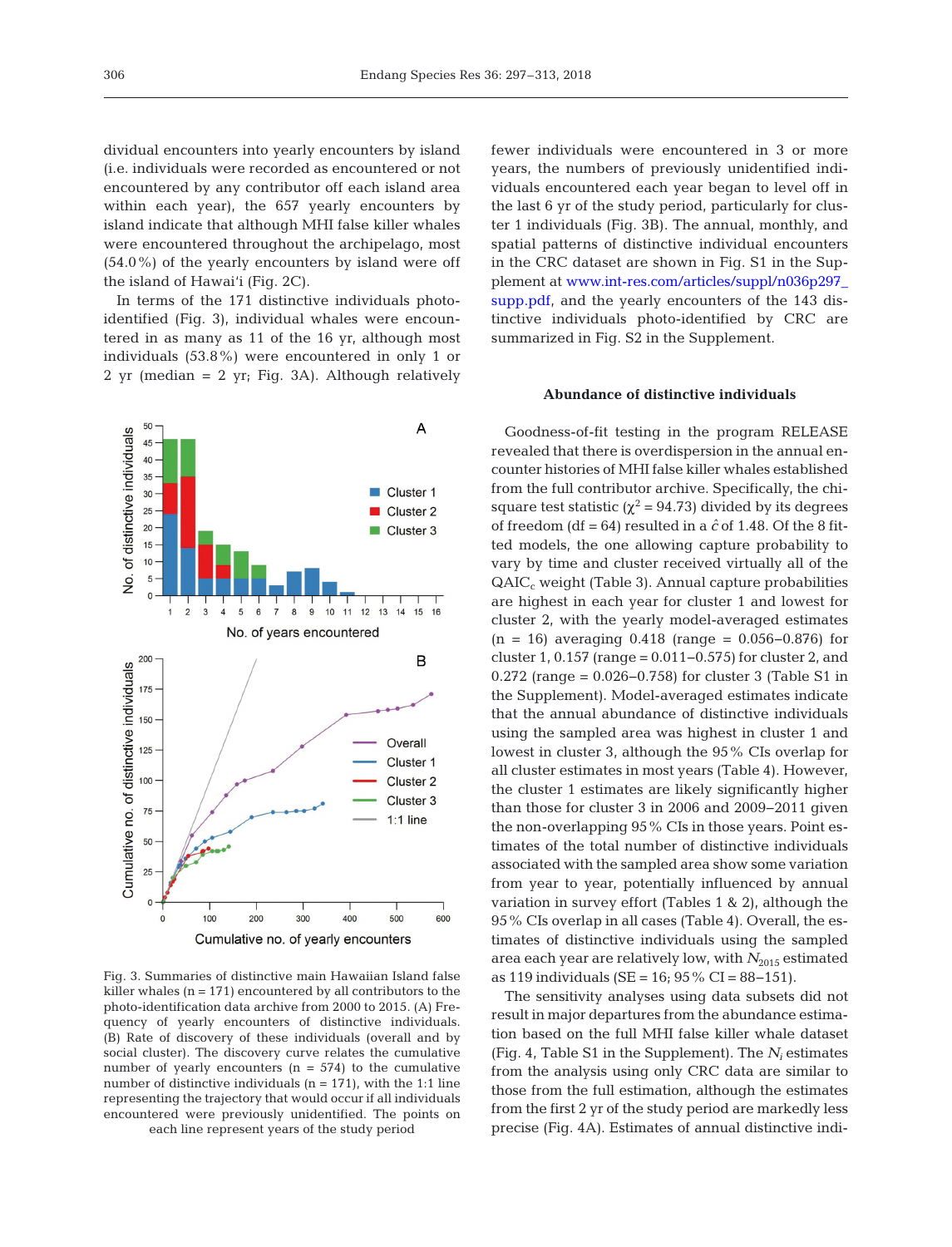Table 3. Model selection results from the POPAN mark-recapture estimation of distinctive main Hawaiian Island false killer whale abundance from 2000 to 2015. The notation of the models ( $n = 8$ ) and parameters ( $n = 4$ ) is explained in 'Materials and methods: Abundance estimation'.  $QAIC<sub>c</sub>$  is the quasi-Akaike's information criterion corrected for small sample size;  $\Delta \text{QAIC}_c$  is the difference in the  $QAIC_c$  of a given model from the  $QAIC_c$  of the best model;  $QAIC_c$  weight is the quasi-Akaike weight used for model averaging

| Model                              | QAIC <sub>c</sub> | $\Delta QAIC_c$ | $QAIC_c$<br>weight | No.<br>parameters |
|------------------------------------|-------------------|-----------------|--------------------|-------------------|
| $\phi(.)$ $p(t + c)$ $b(t)$ $N(c)$ | 1221.31           | 0.00            | > 0.999            | 37                |
| $\phi(.)$ $p(t)$ $b(t)$ $N(c)$     | 1268.62           | 47.31           | < 0.001            | 35                |
| $\phi(.)$ $p(s(T) + c) b(t) N(c)$  | 1275.29           | 53.98           | < 0.001            | 28                |
| $\phi(.)$ $p(s(T))$ $b(t)$ $N(c)$  | 1312.84           | 91.53           | 0.000              | 26                |
| $\phi(.)$ $p(T + c)$ $b(t)$ $N(c)$ | 1340.27           | 118.96          | 0.000              | 23                |
| $\phi(.)$ $p(c)$ $b(t)$ $N(c)$     | 1350.34           | 129.03          | 0.000              | 22                |
| $\phi(.)$ $p(T)$ $b(t)$ $N(c)$     | 1371.46           | 150.15          | 0.000              | 21                |
| $\phi(.)$ $p(.)$ $b(t)$ $N(c)$     | 1374.09           | 152.78          | 0.000              | 20                |

Table 4. Model-averaged mark-recapture estimates of distinctive main Hawaiian Island false killer whale abundance  $(N_i)$  associated with the sampled area from 2000 to 2015, shown by each social cluster and in total. The SE and 95% CI follow each estimate in parentheses. The sum of the clusterspecific  $N_i$  values differs from the total  $N_i$  presented by one individual in some cases due to rounding error

| Year | Cluster 1 $N_i$         | Cluster $2 N_i$  | Cluster $3 N_i$         | Total $N_i$             |
|------|-------------------------|------------------|-------------------------|-------------------------|
|      | $(SE; 95\% \text{ CI})$ | (SE; 95 % CI)    | $(SE; 95\% \text{ CI})$ | $(SE; 95\% \text{ CI})$ |
| 2000 | $56(8; 40-73)$          | $41(8; 25-57)$   | 36 (6; 24–47)           | 132 (20; 92-172)        |
| 2001 | $53(8; 37-68)$          | $38(8; 23-53)$   | $33(6; 23-44)$          | 124 (19; 88-161)        |
| 2002 | $50(7; 35-64)$          | $36(7; 22 - 50)$ | $31(5; 21-42)$          | 117 (17, 83–151)        |
| 2003 | $47(7, 33 - 60)$        | $34(7; 21-46)$   | $29(5; 20-39)$          | 110 (16; 78–142)        |
| 2004 | $44(7; 31-57)$          | $32(6; 20-44)$   | $28(5; 19-37)$          | 103 (15, 73–133)        |
| 2005 | $52(9; 35 - 70)$        | $38(8; 23-53)$   | $33(6; 21-45)$          | 124 (21, 83–165)        |
| 2006 | 51 (5; 41–61)           | $37(6; 26-48)$   | $32(4; 24-40)$          | $120(12; 97-143)$       |
| 2007 | 48 (5; 38–58)           | $35(5; 24-45)$   | 30 (4, 23–38)           | $112(11; 90-135)$       |
| 2008 | $45(5; 35-55)$          | $32(5; 23-42)$   | $28(4; 21-36)$          | $106(11; 84-128)$       |
| 2009 | $57(5; 47-66)$          | $41(5; 31-51)$   | $36(4; 28-44)$          | $134(9; 116 - 153)$     |
| 2010 | 53 (5; 44–63)           | $39(5; 29-48)$   | $34(4; 26-41)$          | 126 (10; 107–145)       |
| 2011 | $50(5; 40-60)$          | $36(5; 27-46)$   | $32(4; 24-39)$          | 118 (10; 98–138)        |
| 2012 | $48(5; 38-59)$          | $35(5; 25-45)$   | $31(4; 23-38)$          | 114 (11; 92-136)        |
| 2013 | 46 (6; 35–56)           | $33(5; 24-42)$   | $29(4; 21-36)$          | 107 (12, 85–130)        |
| 2014 | $46(6; 34-58)$          | $33(5; 23-43)$   | 29 (4; 21–37)           | 108 (13, 82–134)        |
| 2015 | $51(7; 37-65)$          | $37(6; 24-49)$   | $32(5; 22-42)$          | 119 (16; 88-151)        |

vidual abundance derived from the temporally truncated dataset (2008−2015) are also similar to those from the full analysis, although the 2008 estimate is substantially less precise and the 2014−2015 point estimates are somewhat lower (Fig. 4B). The analysis based on data collected only during July to December produced estimates of *Ni* that are similar in magnitude and precision to those from the full estimation (Fig. 4C). Finally, the  $N_i$  estimates from the Hawai'i Island dataset are similar to those from the full analysis, although the 2004 estimate is likely significantly lower (based on the non-overlapping 95% CIs) and the 2012−2015 point estimates are notably higher (Fig. 4D). The CRC, 2008− 2015, and Hawai'i Island data subsets were found to be overdispersed, and  $_c$  values of 1.15, 2.19, and 1.78 were applied in each estimation, respectively. The best model for the CRC, 2008−2015, July− December, and Hawai'i Island analyses contained  $p(t)$  (QAIC<sub>c</sub> weight = 0.602; no. parameters = 35),  $p(t + c)$  $(QAIC_c$  weight > 0.999; no. parame $ters = 21$ ,  $p(t + c)$  (AIC<sub>c</sub> weight = 1.000; no. parameters = 37), and  $p(t + c)$  $(QAIC<sub>c</sub> weight > 0.999; no. parameter)$ ters = 29), respectively (Table S2 in the Supplement).

#### **Cluster-specific survival**

Although the POPAN abundance estimation resulted in an estimate of MHI false killer whale survival during the study period ( $\phi$  = 0.939, SE = 0.012, 95% CI = 0.911–0.959), the CJS survival estimation evaluated the potential for survival to vary by social cluster. The same overdispersed encounter histories from the full contributor archive were used, and thus a *cˆ* of 1.48 was applied to account for lack of fit. Of the 16 models tested, 2 received all of the quasi-Akaike weight:  $(1)$   $\phi(.)$  $p(t + c)$  with QAIC<sub>c</sub> weight = 0.761 and no. parameters = 18, and (2)  $\phi(c) p(t + c)$ with  $QAIC<sub>c</sub>$  weight = 0.239 and no. parameters = 20 (Table S2 in the Supplement). The cluster-varying survival model was only  $2.322$  QAIC<sub>c</sub> units from the constant survival model, indicating that either model is plausible

given the available data (Burnham & Anderson 2002). Model-averaged survival estimates for clusters 1, 2, and 3 are 0.943 (SE = 0.013, 95% CI = 0.911−0.964), 0.954 (SE = 0.023, 95% CI = 0.881–0.983), and 0.944 (SE = 0.016, 95% CI = 0.903−0.968), respectively (Table S1 in the Supplement).

#### **Proportion distinctive and total abundance**

In the analysis of factors affecting the proportion of distinctive MHI false killer whales in each CRC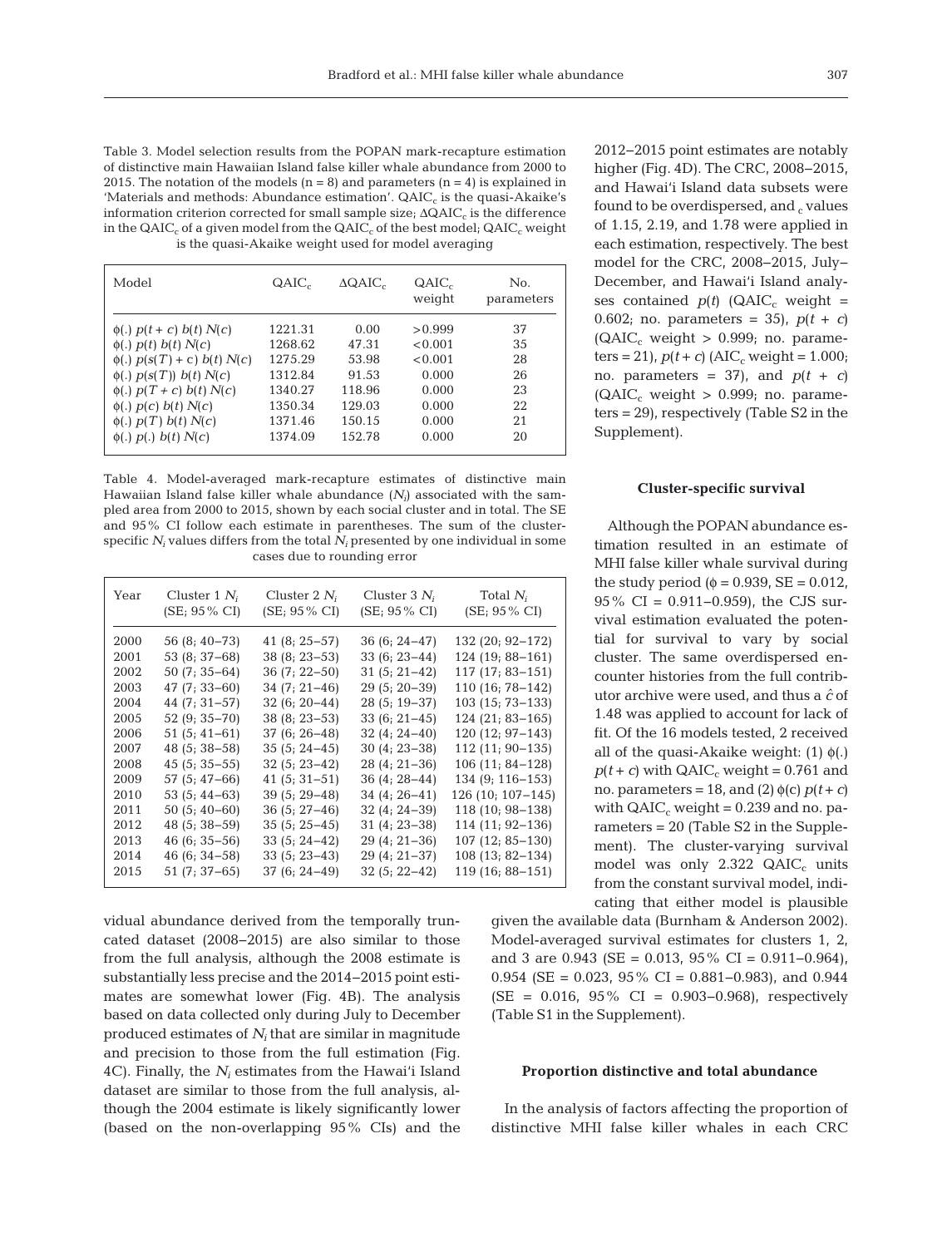

Fig. 4. Comparisons of the annual estimates of distinctive individual abundance  $(N<sub>i</sub>)$  using the sampled area from the markrecapture analysis of the full main Hawaiian Island false killer whale dataset ('All') to *Ni* estimates from sensitivity analyses using various data subsets. (A) Data collected by only Cascadia Research Collective (CRC). (B) Data from only the years 2008 to 2015. (C) Data from only the months of July to December. (D) Data obtained only from Hawai'i Island. Estimates of *Ni* at each year are systematically jittered for clarity; error bars represent 95% CIs, with some upper CIs truncated

group, none of the covariate coefficients in the full model were significant (i.e. with a *t*-statistic p-value < 0.05; Table S3 in the Supplement), and the backward stepwise procedure selected the null model (Table 5), indicating that a relationship between the proportion of distinctive individuals and the covariates Year, Duration, Frames, Group size, and Cluster could not be discerned given the available data. The lack of significant association or bias in the proportion of distinctive individuals justified the use of the single  $\theta$  estimate, which was calculated as 0.715 (SE = 0.018) from the 35 CRC sightings between 2000 and 2015 that contained at least 4 individuals. The estimate of  $\theta$  was applied to the estimates of  $N_i$  from

the full POPAN abundance estimation, resulting in a time series of the yearly abundance of all individuals (distinctive and non-distinctive) associated with the sampled area (Table 6). In general, the  $N_{total}$  estimates suggest that fewer than 200 individuals were present in the sampled area in each year, with  $N_{\text{total},2015}$  estimated as 167 individuals (SE = 23; 95%)  $CI = 128 - 218$ .

## **DISCUSSION**

The POPAN estimation framework implemented in the present study resulted in mark-recapture esti-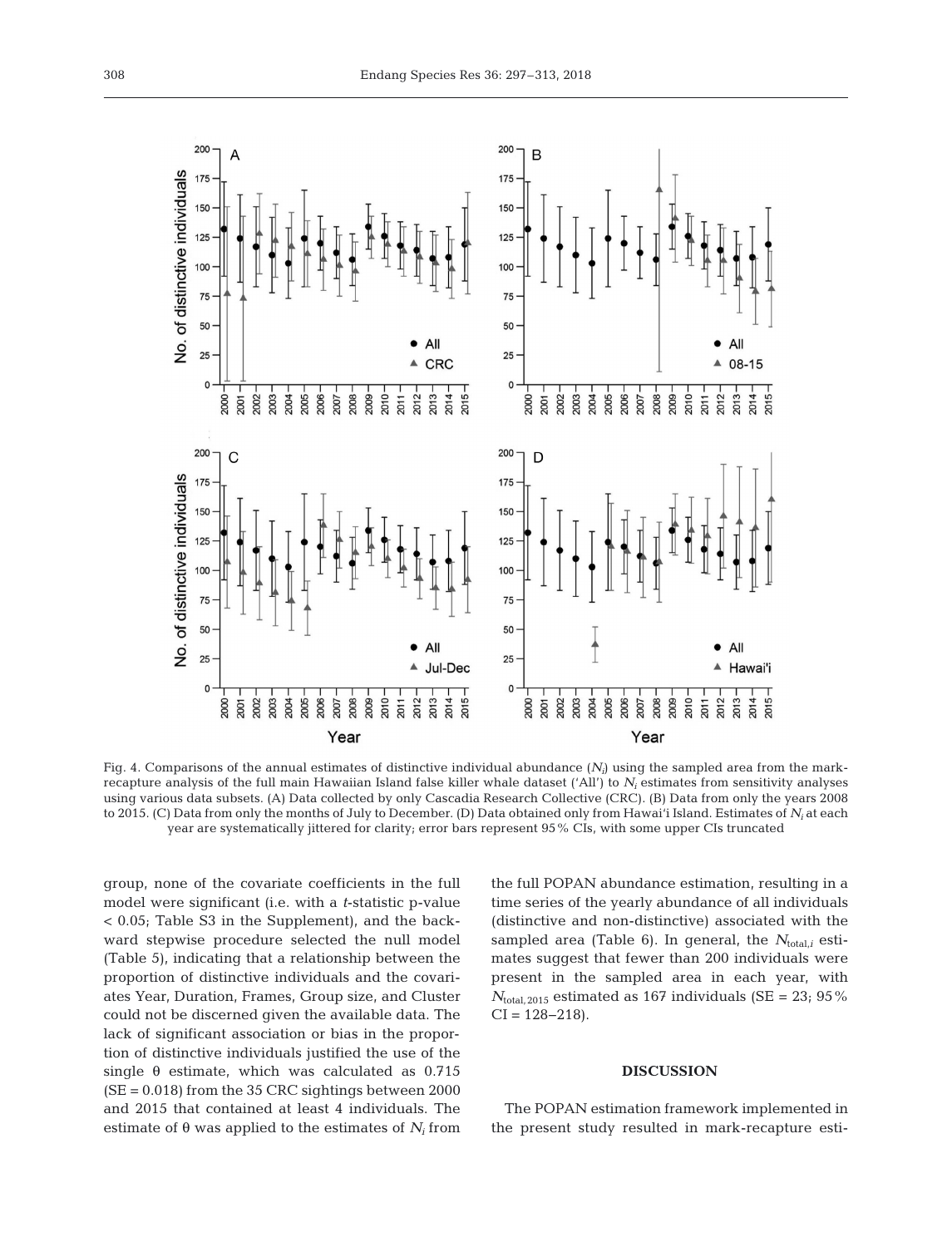| Table 5. Model selection results from the backward stepwise procedure used to       |
|-------------------------------------------------------------------------------------|
| evaluate the effect of the covariates Year, Duration, Frames, Group size, and Clus- |
| ter on the proportion of distinctive individuals in sightings of main Hawaiian      |
| Island false killer whale groups. $AICc$ is the Akaike's information criterion cor- |
| rected for small sample size. The selected model is shown in bold                   |

| Model covariates                                  | Residual<br>df | $Log-$<br>likelihood | $AIC_c$   |
|---------------------------------------------------|----------------|----------------------|-----------|
| $Year + Duration + Frames + Group size + Cluster$ | 28             | 31.177               | $-40.815$ |
| Year + Duration + Frames + Group size             | 30             | 30.575               | $-46.150$ |
| Duration + Frames + Group size                    | 31             | 30.548               | $-49.028$ |
| Frames + Group size                               | 32             | 30.486               | $-52.085$ |
| Frames                                            | 33             | 30.042               | $-53.310$ |
| <b>Null</b>                                       | 34             | 29.387               | $-54.399$ |

Table 6. Mark-recapture estimates of distinctive and non-distinctive main Hawaiian Island false killer whales ( $N_{total,i}$ ) associated with the sampled area from 2000 to 2015, shown by each social cluster and in total. The SE and 95% CI follow each estimate in parentheses. The sum of the cluster-specific  $N_{total,i}$  values differs from the total  $N_{\text{total},i}$  presented by one individual in some cases due to rounding error

| Year | Cluster 1 $N_{\text{total},i}$<br>$(SE; 95\% CI)$ | Cluster 2 $N_{\text{total},i}$<br>$(SE; 95\% CI)$ | Cluster 3 $N_{total,i}$<br>$(SE; 95\% CI)$ | Total $N_{\text{total},i}$<br>(SE; 95% CI) |
|------|---------------------------------------------------|---------------------------------------------------|--------------------------------------------|--------------------------------------------|
| 2000 | 79 (12; 58–106)                                   | 57 (12, 38–84)                                    | $50(9; 36-69)$                             | 185 (29; 137–251)                          |
| 2001 | 74 (11; 55–99)                                    | 53 (11, 36–79)                                    | $47(8; 34-65)$                             | 174 (27, 129–234)                          |
| 2002 | $69(10; 52-93)$                                   | 50 (10; 34–74)                                    | 44 $(7; 32-61)$                            | 163 (25, 122–219)                          |
| 2003 | $65(10; 49-87)$                                   | $47(9; 32-69)$                                    | $41(7; 30-57)$                             | 154 (23; 115-206)                          |
| 2004 | 61 $(9; 46-82)$                                   | $44(9; 30-65)$                                    | $39(6; 28-53)$                             | 144 (22, 108–193)                          |
| 2005 | 73 (13; 52-103)                                   | 53 (11, 36–79)                                    | 46 (9; 32–67)                              | 173 (30; 124–241)                          |
| 2006 | 71 (7; 58–87)                                     | 51 (8; 38–69)                                     | 45 (6; 35–58)                              | 167 (17, 137–204)                          |
| 2007 | $67(7; 54-83)$                                    | $48(7; 36-65)$                                    | $42(6; 33-54)$                             | 157 (16, 128–193)                          |
| 2008 | $63(7; 50-79)$                                    | 45 (7; 33–61)                                     | $40(5; 31-52)$                             | 148 (16; 119–183)                          |
| 2009 | $80(7; 67-95)$                                    | 58 (7; 45–74)                                     | $50(6; 41-62)$                             | 187 (14, 162–217)                          |
| 2010 | 75 (7; 62–90)                                     | 54 (7; 42–70)                                     | 47 (5; 38–59)                              | 176 (14, 150–207)                          |
| 2011 | 70 (7; 57–86)                                     | 51 (7; 39–66)                                     | 44 $(5; 35-56)$                            | 165 (15, 139–197)                          |
| 2012 | $68(8; 54-85)$                                    | $49(7; 37-65)$                                    | $43(6; 33-55)$                             | $160(16; 131-195)$                         |
| 2013 | $64(8; 50-81)$                                    | $46(7; 35-61)$                                    | $40(6; 31-53)$                             | $150(17; 121-186)$                         |
| 2014 | $64(9; 49-84)$                                    | 46 (7; 34–63)                                     | 41 $(6; 30-54)$                            | 151 (19, 118–193)                          |
| 2015 | 71 (10; 53-94)                                    | 51 (9; 37-72)                                     | $45(7; 33 - 61)$                           | 167 (23, 128–218)                          |
|      |                                                   |                                                   |                                            |                                            |

mates of distinctive MHI false killer whale abundance in the sampled area from 2000 to 2015. These estimates appear to be robust to some forms of sampling variability and bias (Fig. 4). Specifically, sensitivity analyses using subsets of data that were consistently collected by 1 research group (CRC) over the full study period, or more reliably assembled by multiple contributors over the latter half (2008−2015), produced results that are similar to the full estimation (Fig. 4A,B). Likewise, sensitivity analyses aimed at reducing the effect of temporal and spatial variability in sampling generated estimates consistent with the main analysis (Fig. 4C,D). In addition, the increased precision and lack of outlier estimates suggest that the amount and type of recapture information in the full dataset improved and stabilized the  $N_i$  estimates. Thus, the primary estimation approach can be considered a reasonable method to obtain abundance estimates of distinctive individuals using the sampled area.

While some violations of assumptions and biases could be addressed, the bias resulting from the partial sampling of the study area could not be evaluated. Thus, it is unknown to what degree the estimates of *Ni* underestimate the true abundance of distinctive individuals in each year. The super-population size does estimate the total number of individuals using the sampling area during the study period, but this parameter becomes difficult to interpret biologically over long study periods because it does not reflect losses over time. Further, it does not account for individuals that never used the sampled area during the sampling periods. That is, if part of the population was never available to be sighted, perhaps because they occur only in areas that are difficult to survey (Fig. 1), then these individuals would not have been accounted for in either the *N* or *Ni* estimates. However, movement analyses of 2 of the 3 social clusters have shown that individuals satellite-tagged by CRC on the leeward sides of the MHI regularly use both leeward and windward waters

throughout the chain (Baird et al. 2010, 2012), which suggests there are unlikely to be individuals in the population that never use the predominantly leeward sampling areas. Therefore, it is likely that all individuals in the population have been exposed to sampling efforts at some point during the study period, although not necessarily in each year.

Capture probability estimates for MHI false killer whales are relatively low, particularly for clusters 2 and 3, which is consistent with the low rate of CRC sightings of this population overall (Baird et al. 2013b) and for the latter 2 clusters in particular (Baird et al. 2012). The 2 best models in the POPAN estimation allowed capture probability to vary by each yearly sampling period (Table 2), indicating that annual sampling efforts and other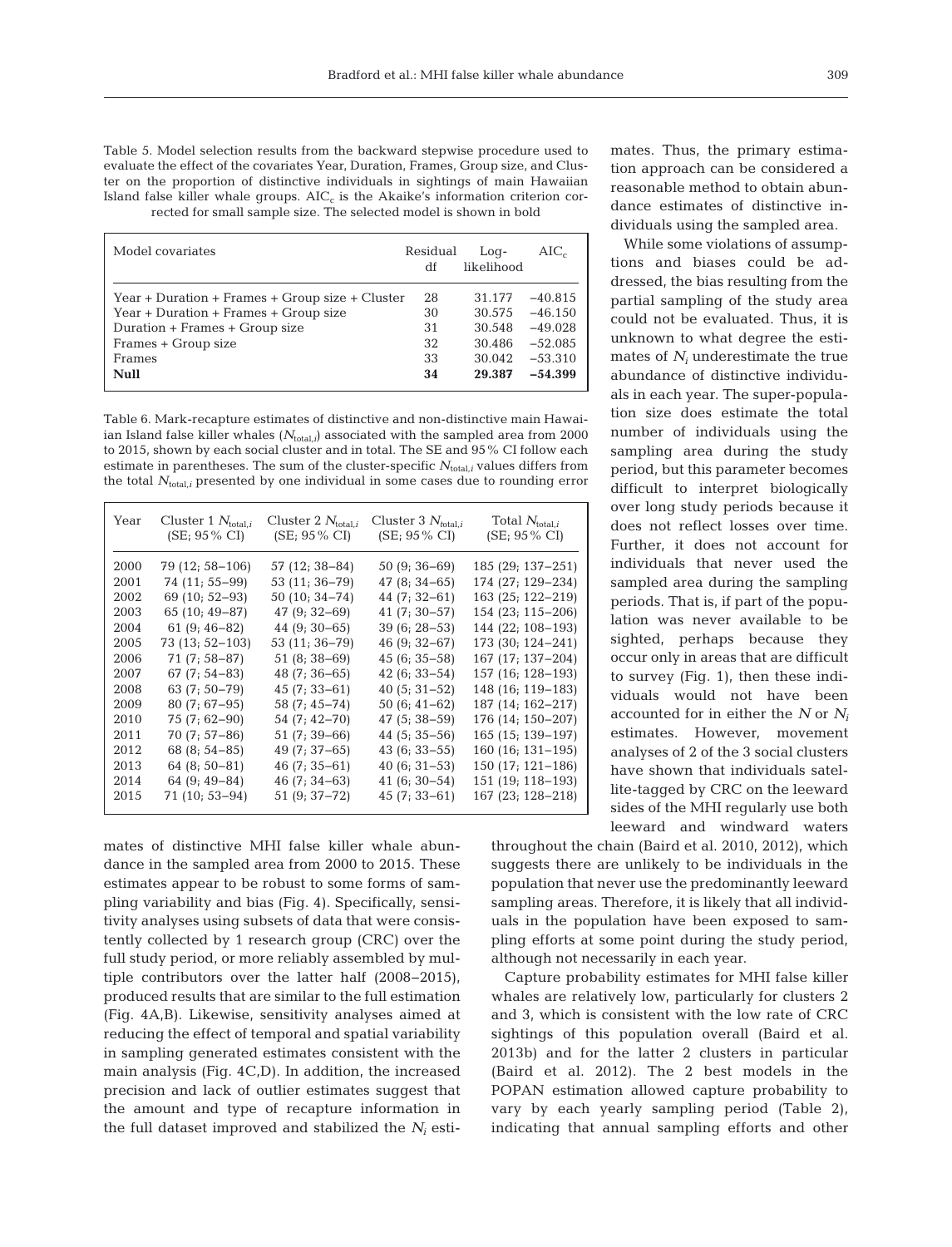ecological and environmental factors were important determinants of individual capture probabilities. However, the model that received virtually all of the quasi-Akaike weight permitted capture probability to also vary by cluster. Thus, social affiliation was a significant driver of how likely an individual was to be encountered, which corroborates ecological studies that have demonstrated clusterspecific use of the study area based on differences in movements (Baird et al. 2012) and likely exposure to threats (Baird et al. 2015). There are probably other sources of heterogeneity in capture probability that were not accounted for (e.g. survey effort), meaning that the estimates of  $N_i$  could further underestimate the abundance of distinctive individuals (Pollock et al. 1990). In addition, ongoing analyses of network modularity suggest that MHI false killer whales may associate in more than 3 social clusters (Baird et al. 2012, R. W. Baird unpubl. data), which will be important to account for in future abundance estimations.

Although survival estimates are lacking for many odontocete species, including false killer whales, the constant survival estimate from the POPAN analysis and the model-averaged survival estimates by cluster from the CJS estimation are on par in magnitude with estimates from studies of common bottlenose *Tursiops truncatus* and spinner *Stenella longirostris* dolphins (e.g. Wells & Scott 1990, Silva et al. 2009, Tyne et al. 2014) and of killer *Orcinus orca* and shortfinned pilot *Globicephala macrorhynchus* whales (e.g. Olesiuk et al. 1990, Alves et al. 2015)*.* While the best CJS model specified a constant survival rate,  $QAIC<sub>c</sub>$  results indicate cluster-specific survival is also plausible. However, the available data do not support the additional model complexity, which is reflected in the overlapping 95% CIs of the survival estimates by cluster. Fisheries scarring rates of MHI false killer whales were found to differ by cluster, although not significantly, which led to the suggestion that social groups may interact with fisheries at different rates (Baird et al. 2015). The scarring rates were lowest for cluster 1 and highest for cluster 3, while the resulting survival point estimates from the cluster-varying model were highest for cluster 2 and lowest for cluster 3. However, it is premature to make inferences about the impact of fisheries on MHI false killer whale survival by cluster given the uncertainty in the survival estimates, the unquantified relationship between scarring and mortality (Baird et al. 2015), and the unknown influence of other important factors (e.g. prey fluctuations, contaminants) on survival (Oleson et al. 2010). In addition, the degree to which

these estimates of apparent survival may be under estimating true survival (Schaub & Royle 2014) has not been addressed.

Finding no significant effects of the relevant covariates on the proportion of distinctive MHI false killer whales in each CRC group, a single  $θ$  estimate was used to account for the abundance of non-distinctive individuals in the sampled area. While it is possible that the proportion of distinctive individuals does not vary as a function of these factors, the lack of significance may be a result of the relatively small number of groups evaluated. Post-hoc univariable models for Year and Frames each resulted in an  $AIC_c$  value (not reported) that is within  $2 AIC<sub>c</sub>$  units of the null model, indicating these models are plausible, but not supported by the present data (Burnham & Anderson 2002). Given the important role of  $θ$  in scaling the abundance estimate, continued monitoring of variation in the proportion of distinctive individuals in each group is recommended. The θ estimate used indicates that approximately 72% of MHI false killer whales are distinctive, which is a relatively high percentage compared with populations of spinner dolphins (e.g. 36%; Tyne et al. 2014), relatively low compared with populations of bottlenose dolphins (e.g. 89%; Ansmann et al. 2013), and more similar to populations of killer whales (e.g. 66%; Kuningas et al. 2014). However, interpreting the magnitude of the  $\theta$  estimate from this study is difficult because the proportion of distinctive individuals can vary by both species and population, and there are no θ estimates from other false killer whale populations available for comparison.

The final abundance estimates of all MHI false killer whales (distinctive and non-distinctive) in the sampled area from 2000 to 2015 (Table 6) underestimate the true population size in each year to some degree. However, the estimates suggest that the MHI false killer whale population is relatively small, which is also supported by the discovery curve of distinctive individuals (Fig. 3B). That is, the number of previously unidentified distinctive individuals en countered each year decreased substantially over the study period, further indicating that most MHI false killer whales have been exposed to sampling efforts at some point over the course of the study period, although they are not necessarily accounted for in each year due to sampling limitations. Also, some previously unidentified distinctive individuals encountered in a given year likely represent new recruits to the distinctive portion of the population. Given the reasonably assumed but unquantified impact of sampling bias, the  $N_{total,i}$  estimates should not be used to estimate trends in abundance.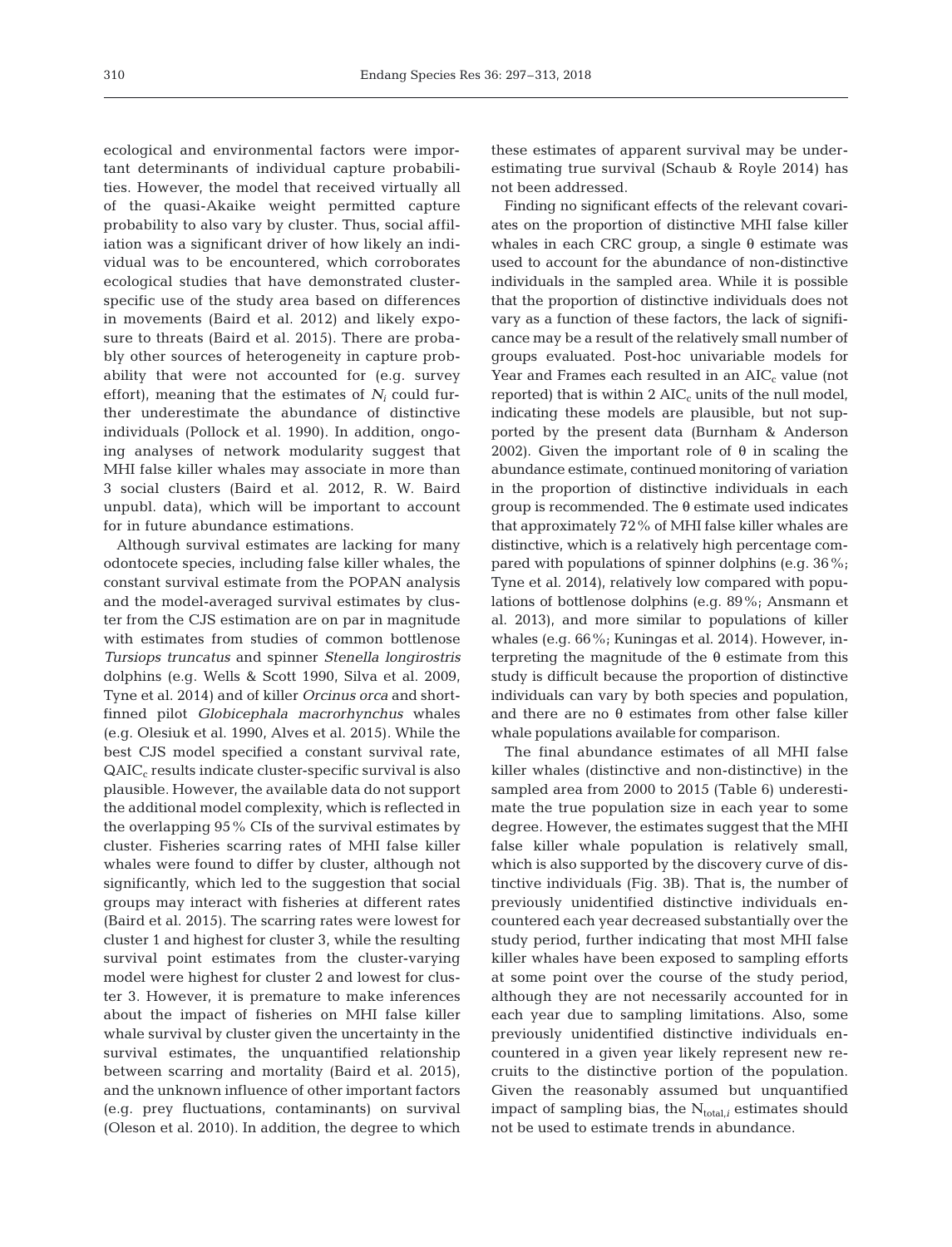A survey design that systematically sampled the study area at more comprehensive and consistent temporal and spatial scales would be an effective way to obtain less biased estimates of  $N_{total,i}$  that could be used to evaluate population trends. Unfortunately, the realities of funding constraints, competing research priorities, low sighting rates, and consistent trade wind conditions mean that implementing such a recommendation over the long-term would be difficult. A more sensible strategy may be to adapt or develop analytical methods that appropriately overcome limitations in the data. For example, an evaluation of movement data from satellite-tagged individuals relative to survey effort may allow the bias in the POPAN abundance estimates to be quantified or could inform other mark-recapture approaches, in cluding spatially explicit capture-recapture methods (Borchers 2012).

In the meantime, the present POPAN estimation framework offers a readily implemented tool that uses data that have been regularly collected each year to produce current estimates of MHI false killer whale abundance that will better inform management of the population under the ESA and MMPA. For example, the last abundance estimate in the time series can be used to determine *N*min and thus PBR for [Acevedo-Gutierrez A, Brennan B, Rodriguez P, Thomas M](https://doi.org/10.1111/j.1748-7692.1997.tb00634.x) each annual review of the MHI false killer whale SAR. The  $N_{\text{min}}$  computed from the POPAN abundance estimate offers an improvement to the  $N_{\text{min}}$ based on catalog size that was previously applied because the former applies to a single year, is less sensitive to temporal variation in sampling, and accounts for non-distinctive individuals. In the 2015 SAR, the *N*<sub>min</sub> of 92 based on 2010−2014 catalog size (Carretta et al. 2016) is smaller than the  $N_{\text{min}}$  of 149 calculated from the 2015  $N_{\text{total},i}$  estimate. This increase in  $N_{\text{min}}$  increases the PBR from 0.18 (or one individual every 5.6 yr) to 0.30 (or one individual every 3.3 yr). Such improvements, even when incremental, allow for more targeted and precise management of the population.

Despite the impact of sparse data and sampling biases on the present estimates of MHI false killer whale abundance, the magnitude of these estimates (less than 200 individuals) emphasizes the endangered status of this population and its vulnerability to existing threats (Oleson et al. 2010). Ultimately, data resulting from monitoring endangered populations are rarely without limitations. However, the appropriate use of the best available data, in which bias, uncertainty, and limits of the data are addressed, provides scientists and managers with a path forward in conservation and management planning.

*Acknowledgements*. CRC acknowledges the large number of staff and volunteers who have assisted with field work and the US Navy for providing funding for a number of field projects where false killer whales were sighted, as well as the Hawaii Ocean Project, Hawaiian Islands Humpback Whale National Marine Sanctuary, the John F. Long Foundation, the M.B. & Evelyn Hudson Foundation, and the Pacific Islands and Southwest Fisheries Science Centers for additional support. Studies of MHI false killer whales have been greatly enhanced thanks to individuals who contributed photos, including Jesie Abirached, Laurie Anderson, Jim Ault, Chuck Babbitt, Andrea Bendlin, Max Block, Chris Cilfone, Bo Pardau, James Begeman, Hannah Bernard, Rachel Cartwright, Jessica Chen, Phillip Colla, Colin Cornforth, Mark Deakos, Alicia Franco, Adam Frankel, members of the Hawaii Marine Mammal Consortium, Paul Johnson, Rebecca Johnston, Brett LeMaster, Ed Lyman, Jeff McConnel, Katelyn McLeod, Chad Mercer, Brandon Micek, Kim New, David Nikisher, Steve O'Toole, Doug Perrine, Dan Salden, Itana Silva, Peggy Stapp, Julie Steelman, Alison Stimpert, Chris Turner, Julian Tyne, Katie Velasquez, Deron Verbeck, Alexa Vitek, Sean Walsh, Jim Ward, Kimberly Wood, Danielle Woodward, and Ann Zoidis. The CRC surveys were conducted under permit nos. 731- 1509, 731-1774, and 15330. This manuscript has been improved by reviews from Jeff Laake, Nancy Young, and 3 anonymous reviewers.

### LITERATURE CITED

- (1997) Resightings and behavior of false killer whales (*Pseudorca crassidens)* in Costa Rica. Mar Mamm Sci 13: 307−314
- Akaike H (1973) Information theory and an extension of the maximum likelihood principle. In: Petrov BN, Csàki F (eds) Second Int Symp on Information Theory. Aka demiai Kiàdo, Budapest, p 267−281
- [Altukhov AV, Andrews RD, Calkins DG, Gelatt TS and](https://doi.org/10.1371/journal.pone.0127292) others (2015) Age-specific survival rates of Steller sea lions at rookeries with divergent population trends in the Russian Far East. PLOS ONE 10:e0127292
- [Alves F, Dinis A, Nicolau C, Ribeiro C, Kaufmann M, For](https://doi.org/10.1111/mms.12137)tuna C, Freitas L (2015) Survival and abundance of shortfinned pilot whales in the archipelago of Madeira, NE Atlantic. Mar Mamm Sci 31: 106−121
- [Anderson DR, Burnham KP, White GC \(1994\) AIC model](https://doi.org/10.2307/1939637) selection in overdispersed capture-recapture data. Ecology 75: 1780−1793
- [Ansmann IC, Lanyon JM, Seddon JM, Parra GJ \(2013\) Mon](https://doi.org/10.1371/journal.pone.0065239)itoring dolphins in an urban marine system: total and effective population size estimates of Indo-Pacific bottlenose dolphins in Moreton Bay, Australia. PLOS ONE 8: e65239
	- Baird RW (2018) False killer whale: *Pseudorca crassidens*. In:Würsig B, Thewissen JGM, Kovacs KM (eds) Encyclopedia of marine mammals, 3rd edn. Academic Press, San Diego, CA, p 347−349
	- Baird RW, Gorgone AM, Webster DL, McSweeney DJ and others (2005) False killer whales around the main Hawaiian Islands: an assessment of inter-island movements and population size using individual photo-identification. Report prepared under Order No. JJ133F04SE0120 from the Pacific Islands Fisheries Science Center, National Marine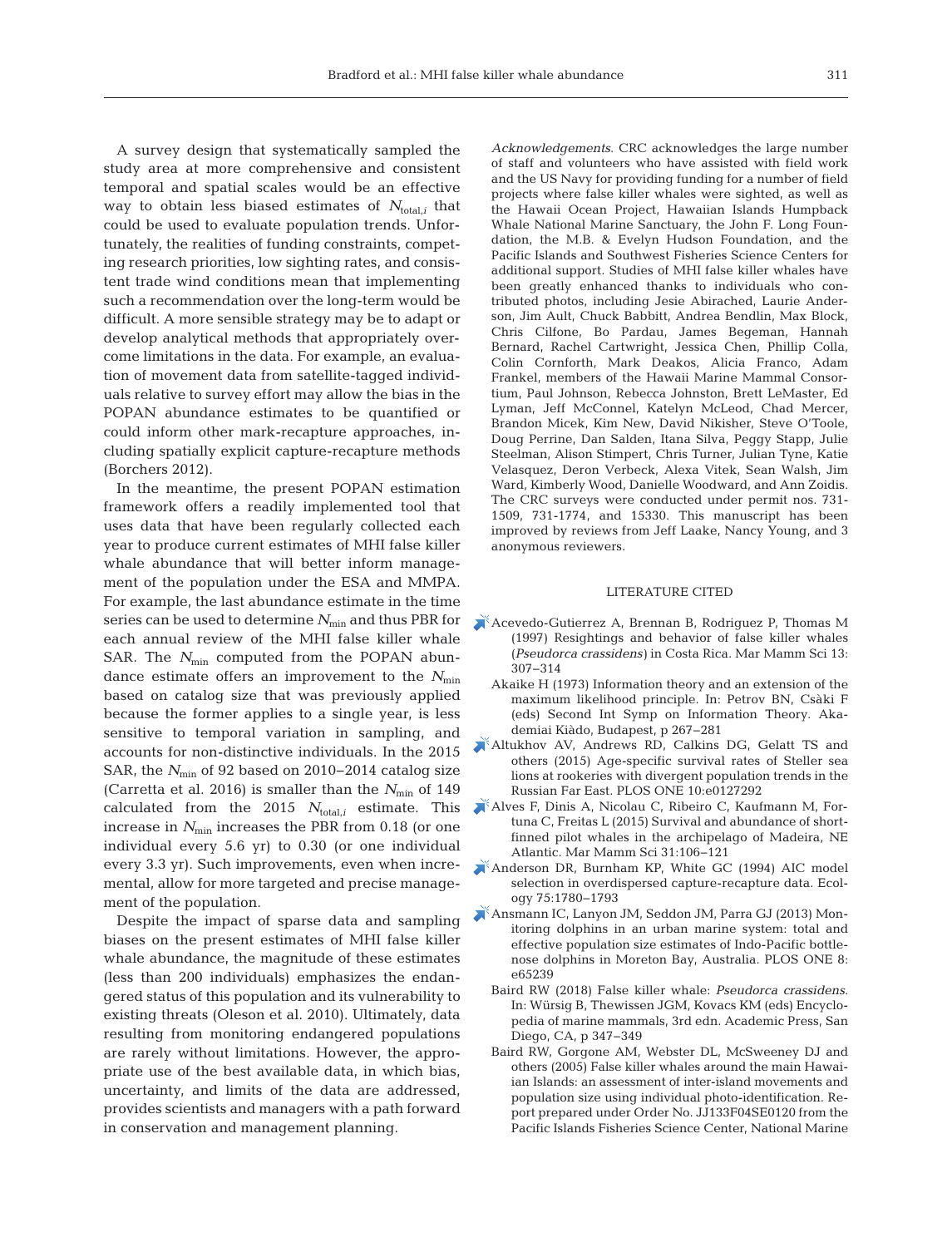Fisheries Service. www.cascadiaresearch.org/robin/Baird %20et%20al%202005%20Hawaii%20Pseudorca.pdf

- [Baird RW, Gorgone AM, McSweeney DJ, Webster DL and](https://doi.org/10.1111/j.1748-7692.2008.00200.x) others (2008) False killer whales (*Pseudorca crassidens)* around the main Hawaiian Islands: long-term site fidelity, inter-island movements, and association patterns. Mar Mamm Sci 24: 591−612
- [Baird RW, Schorr GS, Webster DL, McSweeney DJ, Hanson](https://doi.org/10.3354/esr00258) MB, Andrews RD (2010) Movements and habitat use of satellite-tagged false killer whales around the main Hawaiian Islands. Endang Species Res 10: 107−121
- [Baird RW, Hanson MB, Schorr GS, Webster DL and others](https://doi.org/10.3354/esr00435) (2012) Range and primary habitats of Hawaiian insular false killer whales: informing determination of critical habitat. Endang Species Res 18: 47−61
- [Baird RW, Oleson EM, Barlow J, Ligon AD, Gorgone AM,](https://doi.org/10.2984/67.4.2) Mahaffy SD (2013a) Evidence of an island-associated population of false killer whales (*Pseudorca crassidens)* in the Northwestern Hawaiian Islands. Pac Sci 67: 513−521
- [Baird RW, Webster DL, Aschettino JM, Schorr GS,](https://doi.org/10.1578/AM.39.3.2013.253) McSweeney DJ (2013b) Odontocete cetaceans around the main Hawaiian Islands: habitat use and relative abundance from small-boat sighting surveys. Aquat Mamm 39:253-269
- [Baird RW, Mahaffy SD, Gorgone AM, Cullins T and others](https://doi.org/10.1111/mms.12177) (2015) False killer whales and fisheries interactions in Hawaiian waters: evidence for sex bias and variation among populations and social groups. Mar Mamm Sci 31: 579−590
- [Borchers D \(2012\) A non-technical overview of spatially](https://doi.org/10.1007/s10336-010-0583-z) explicit capture−recapture models. J Ornithol 152: 435−444
- [Bradford AL, Wade PR, Weller DW, Burdin AM and others](https://doi.org/10.3354/meps315293) (2006) Survival estimates of western gray whales *Eschrichtius robustus* incorporating individual heterogeneity and temporary emigration. Mar Ecol Prog Ser 315: 293−307
	- Bradford AL, Oleson EM, Baird RW, Boggs CH, Forney KA, Young NC (2015) Revised stock boundaries for false killer whales *(Pseudorca crassidens)* in Hawaiian waters. NOAA Tech Memo, NOAA-TM-NMFS-PIFSC-47
	- Burnham KP, Anderson DR (2002) Model selection and multimodel inference: a practical information-theoretic approach, 2nd edn. Springer-Verlag, New York, NY
	- Burnham KP, Anderson DR, White GC, Brownie C, Pollock KH (1987) Design and analysis methods for fish survival experiments based on release-recapture. Am Fish Soc Monogr 5, Bethesda, MD
	- Carretta JV, Oleson EM, Baker J, Weller DW and others (2016) U.S. Pacific marine mammal stock assessments: 2015. NOAA Tech Memo NOAA-TM-NMFS-SWFSC-561
- [Chivers SJ, Baird RW, McSweeney DJ, Webster DL, Hedrick](https://doi.org/10.1139/Z07-059) NM, Salinas JC (2007) Genetic variation and evidence for population structure in eastern North Pacific false killer whales (*Pseudorca crassidens)*. Can J Zool 85: 783−794
	- Chivers SJ, Baird RW, Martien KM, Taylor BL and others (2010) Evidence of genetic differentiation for Hawai'i insular false killer whales (*Pseudorca crassidens)*. NOAA Tech Memo NOAA-TM-NMFS-SWFSC-458
- [Cormack RM \(1964\) Estimates of survival from the sighting](https://doi.org/10.1093/biomet/51.3-4.429) of marked animals. Biometrika 51: 429−438

[Hurvich CM, Tsai CL \(1989\) Regression and time series](https://doi.org/10.1093/biomet/76.2.297)

model selection in small samples. Biometrika 76: 297−307

- [Jolly GM \(1965\) Explicit estimates from capture-recapture](https://doi.org/10.1093/biomet/52.1-2.225) data with both death and immigration-stochastic model. Biometrika 52:225−247
	- Joly JL, Reynolds J, Robards M (2010) Recognizing when the 'best scientific data available' isn't. Stanf Environ Law J 29:247-282
	- Kasuya T (1996) False killer whales. In: Tamura T, Ohsumi S, Arai S (eds) Report of investigation in search of solution for dolphin-fishery conflict in the Iki Island areas. Japan Fisheries Agency, Tokyo, p 178−187
	- Kendall WL, Nichols JD, Hines JE (1997) Estimating temporary emigration using capture-recapture data with Pollock's robust design. Ecology 78:563-578
- $\mathbb{R}$ [Kuningas S, Similä T, Hammond PS \(2014\) Population size,](https://doi.org/10.1017/S0025315413000933) survival and reproductive rates of northern Norwegian killer whales (*Orcinus orca)* in 1986−2003. J Mar Biol Assoc UK 94: 1277−1291
- Laake JL (2013) RMark: an R interface for analysis of capture- recapture data with MARK, AFSC Processed Report 2013-01
- [Lebreton JD, Burnham KP, Clobert J, Anderson DR \(1992\)](https://doi.org/10.2307/2937171) Modeling survival and testing biological hypotheses using marked animals: a unified approach with case studies. Ecol Monogr 62:67-118
- [Martien KK, Chivers SJ, Baird RW, Archer FI and others](https://doi.org/10.1093/jhered/esu029) (2014) Nuclear and mitochondrial patterns of population structure in North Pacific false killer whales (*Pseudorca crassidens*). J Hered 105:611-626
- $\mathbb{K}$  [Mobley JR Jr \(2004\) Results of marine mammal surveys](http://www.dtic.mil/dtic/tr/fulltext/u2/a421488.pdf) on U.S. Navy underwater ranges in Hawaii and Baha mas. Final Report to Office of Naval Research, Marine Mammal Program. www.dtic.mil/dtic/tr/fulltext/u2/a421 488. pdf
- [Murphy DD, Weiland PS \(2016\) Guidance on the use of best](https://doi.org/10.1007/s00267-016-0697-z) available science under the U.S. Endangered Species Act. Environ Manage 58: 1−14
	- Nichols JD (2005) Modern open-population capture-recapture models. In: Amstrup SC, McDonald TL, Manly BFJ (eds) Handbook of capture-recapture analysis. Princeton University Press, Princeton, NJ, p 88−123
	- Olesiuk PF, Bigg MA, Ellis GM (1990) Life history and population dynamics of resident killer whales (*Orcinus orca)* in the coastal waters of British Columbia and Washington State. Rep Int Whal Comm Spec Issue 12:209−243
	- Oleson EM, Boggs CH, Forney KA, Hanson MB and others (2010) Status review of Hawaiian insular false killer whales (*Pseudorca crassidens)* under the Endangered Species Act. NOAA Tech Memo NOAA-TM-NMFS-PIFSC-22
- [Palmer C, Baird RW, Webster DL, Edwards AC and others](https://doi.org/10.1071/MF16296) (2017) A preliminary study of the movement patterns of false killer whales (*Pseudorca crassidens)* in coastal and pelagic waters of the Northern Territory, Australia. Mar Freshw Res 68: 1726−1733
- [Pollock KH \(1982\) A capture-recapture design robust to](https://doi.org/10.2307/3808568) unequal probability of capture. J Wildl Manag 46: 752−757
- [Pollock KH \(2000\) Capture-recapture models. J Am Stat](https://doi.org/10.1080/01621459.2000.10473926) Assoc 95: 293−296
	- Pollock KH, Alpizar-Jara R (2005) Classical open-population capture-recapture models. In: Amstrup SC, McDonald TL, Manly BFJ (eds) Handbook of capture-recapture ana lysis. Princeton University Press, Princeton, NJ, p 36−57
	- Pollock KH, Nichols JD, Brownie C, Hines JE (1990) Statisti-